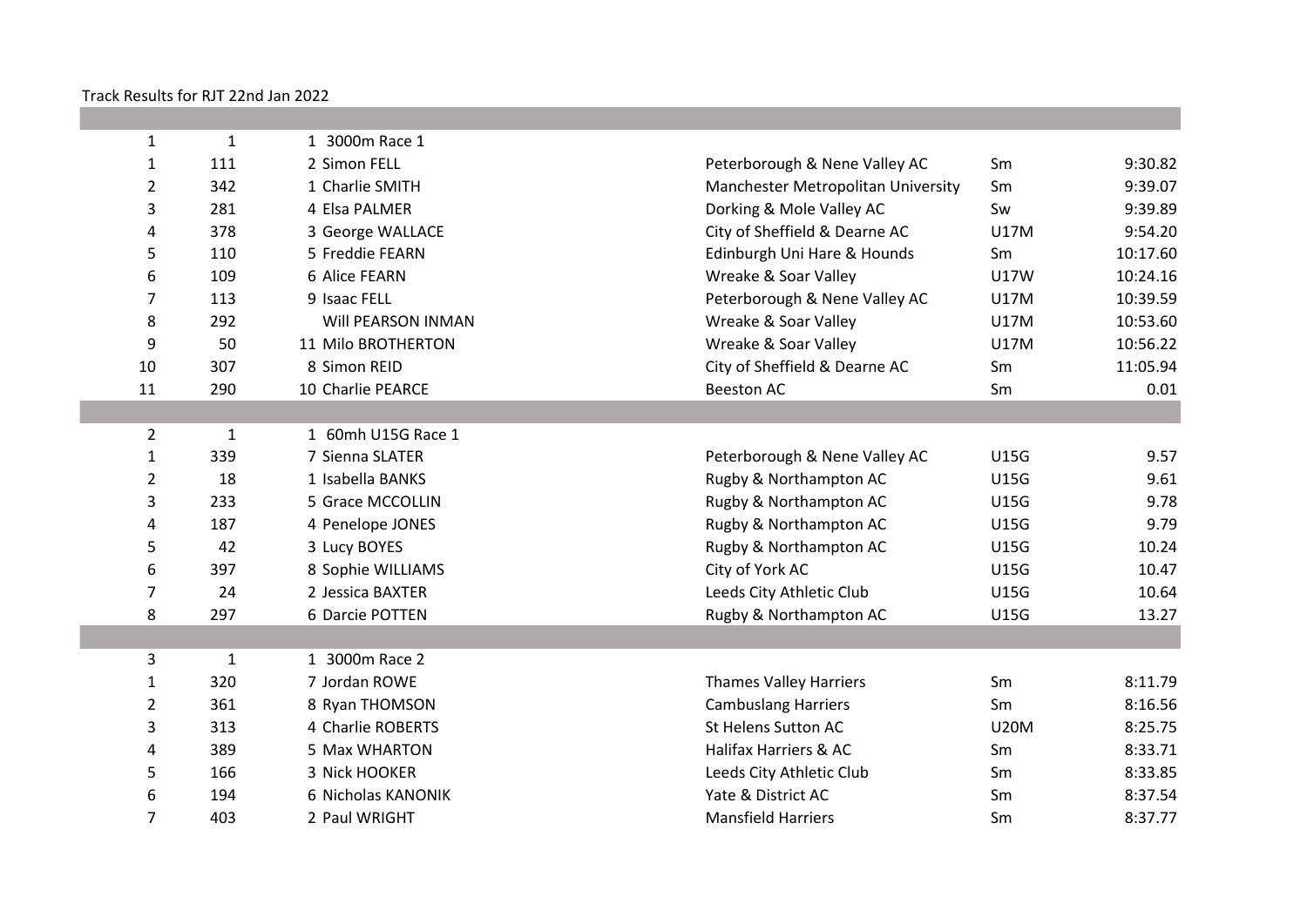| 8              | 85           | 1 Tyler DAU           | University of The West of England ACcc Sm |             | 0.01    |
|----------------|--------------|-----------------------|-------------------------------------------|-------------|---------|
|                |              |                       |                                           |             |         |
| 4              | $\mathbf{1}$ | 1 60mH SW/U20W Race 1 |                                           |             |         |
| $\mathbf{1}$   | 144          | 3 Dani HALES          | <b>Telford AC</b>                         | Sw          | 8.62    |
| 2              | 68           | 2 Jasmine CLARK       | <b>Trafford Athletic Club</b>             | Sw          | 8.74    |
| 3              | 303          | 5 Emily RACE          | <b>Worksop Harriers</b>                   | Sw          | 9.00    |
| 4              | 216          | 4 Alice LINAKER       | City of York AC                           | Sw          | 9.01    |
| 5              | 150          | 6 Rebecca HARDY       | Warrington A C                            | Sw          | 9.19    |
|                |              |                       |                                           |             |         |
| 4              | $\mathbf{1}$ | 2 60mH SW/U20W Race 2 |                                           |             |         |
| $\mathbf{1}$   | 11           | 3 Zoe AUSTRIDGE       | Blackheath & Bromley Harriers AC          | Sw          | 9.11    |
| $\overline{2}$ | 122          | 4 Anneke FUNG         | University of Birmingham AC & Cross CorSw |             | 9.58    |
| 3              | 277          | 5 Dorcas OJIAKOR      | Harrogate Harriers & AC                   | Sw          | 9.78    |
| 4              | 43           | 2 Amelia BRANDON      | <b>Swindon Harriers</b>                   | Sw          | 9.88    |
| 5              | 173          | 7 Esther HULLEY       | <b>Stockport Harriers &amp; AC</b>        | <b>U20W</b> | 10.09   |
| 6              | 341          | 6 Freya SMITH         | <b>Bracknell AC</b>                       | Sw          | 10.22   |
|                |              |                       |                                           |             |         |
| 5              | $\mathbf{1}$ | 1 600m Race 1         |                                           |             |         |
| $\mathbf{1}$   | 181          | 7 Olwen ISHERWOOD     | Hallamshire Harriers Sheffield            | <b>U13G</b> | 1:58.70 |
| $\overline{2}$ | 333          | 4 Reuben SHIVAS       | Newark AC                                 | <b>U13B</b> | 1:59.29 |
| 3              | 240          | 1 Lois MELLING        | Leigh Harriers & AC                       | U13G        | 1:59.68 |
| 4              | 199          | 2 Thierry KERR        | Leigh Harriers & AC                       | <b>U11B</b> | 1:59.83 |
| 5              | 198          | 5 Anna KEMP           | <b>Worksop Harriers</b>                   | <b>U11G</b> | 2:01.89 |
| 6              | 202          | 6 Rebecca KINGSTON    | Leeds City Athletic Club                  | U13G        | 2:02.83 |
| 7              | 322          | 3 Lochlan RUDDOCK     | Wakefield District H & AC                 | <b>U11B</b> | 0.00    |
|                |              |                       |                                           |             |         |
| 6              | 1            | 1 60mH U20/M35        |                                           |             |         |
| 1              | 383          | 3 Tobie WATSON        | <b>Birchfield Harriers</b>                | <b>U20M</b> | 8.02    |
| 2              | 350          | 4 Owen SPROSTON       | City of Stoke AC                          | <b>U20M</b> | 8.44    |
| 3              | 247          | 8 Jordan MITCHELL     | Sutton in Ashfield Harriers & AC          | Sm          | 9.12    |
| 4              | 393          | 1 Stefan WILCOCKSON   | <b>Mansfield Harriers</b>                 | Sm          | 9.13    |
| 5              | 230          | 2 Riordan MAYE        | <b>Coventry Godiva Harriers</b>           | <b>U20M</b> | 9.20    |
| 6              | 308          | 7 Sean REIDY          | Peterborough & Nene Valley AC             | Sm          | 9.58    |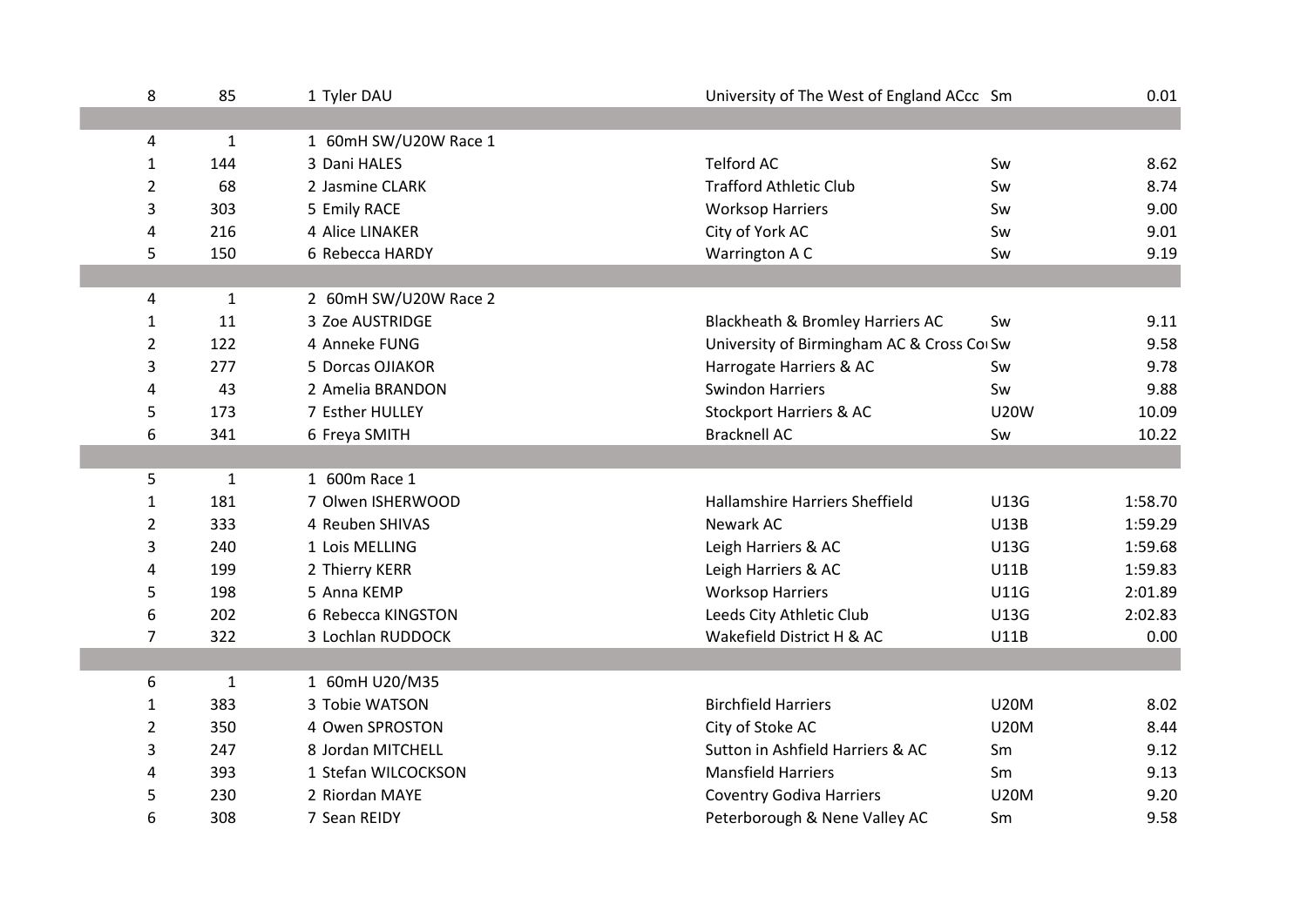| <b>DNF</b> |                | 59             | 6 Evan CAMPBELL          | <b>Shaftesbury Barnet Harriers</b> | Sm          |      |
|------------|----------------|----------------|--------------------------|------------------------------------|-------------|------|
|            |                |                |                          |                                    |             |      |
|            | $\overline{7}$ | $\mathbf{1}$   | 1 60m SM Race 1          |                                    |             |      |
|            | $\mathbf{1}$   | 384            | 7 Jordan WATSON-BROWN    | <b>Shaftesbury Barnet Harriers</b> | Sm          | 6.78 |
|            | $\overline{2}$ | 259            | 3 Andrew MORGAN-HARRISON | Kingston Upon Hull AC              | Sm          | 6.79 |
|            | 3              | 188            | 4 Eliot JONES            | Liverpool Pembroke & Sefton H AC   | Sm          | 6.85 |
|            | 4              | 143            | 5 Muslim HABIB           | <b>Birchfield Harriers</b>         | Sm          | 6.91 |
|            | 5              | 98             | 2 Anthony DOUGLAS        | Cannock & Stafford AC              | <b>U20M</b> | 6.93 |
|            | 6              | 300            | 8 Zachary PRICE          | Menai Track & Field                | Sm          | 7.02 |
|            | 7              | 3              | 1 Tope ADEYEYE           | Enfield & Haringey A C             | Sm          | 7.06 |
|            | 8              | 153            | 6 Max HEAVENS            | Swansea Harriers                   | Sm          | 7.13 |
|            |                |                |                          |                                    |             |      |
|            | 8              | $\mathbf{1}$   | 1 60m Race 1             |                                    |             |      |
|            | 1              | 12             | 2 Stephen BAFFOUR        | <b>Coventry Godiva Harriers</b>    | <b>U20M</b> | 6.91 |
|            | $\overline{2}$ | 392            | 3 Bradley WHITEHEAD      | Rugby & Northampton AC             | Sm          | 6.99 |
|            | 3              | 159            | 7 Ben HIGGINS            | City of Sheffield & Dearne AC      | Sm          | 7.04 |
|            | 4              | 246            | 5 Oliver MILLER          | Ipswich Harriers                   | Sm          | 7.13 |
|            | 5              | 249            | 6 Adam MOHAMED           | <b>Trafford Athletic Club</b>      | Sm          | 7.20 |
|            | 6              | 149            | 1 Harry HANDSAKER        | <b>Burton AC</b>                   | Sm          | 7.22 |
|            | $\overline{7}$ | $\overline{2}$ | 4 Isaiah ADEKANMBI       | Enfield & Haringey A C             | Sm          | 7.25 |
| <b>DQ</b>  |                | 412            | 8                        |                                    |             |      |
|            |                |                |                          |                                    |             |      |
|            | 8              | $\mathbf{1}$   | 2 60m Race 2             |                                    |             |      |
|            | $\mathbf{1}$   | 344            | 7 Ishmael SMITH-JOHN     | Crawley AC                         | Sm          | 7.05 |
|            | $\overline{2}$ | 330            | 5 Zachary SHAW           | Cleethorpes AC                     | Sm          | 7.14 |
|            | 3              | 157            | 2 Ryan HEWITT            | Newark AC                          | <b>U20M</b> | 7.17 |
|            | 4              | 167            | 4 Alex HOUCHIN           | Worcester AC                       | <b>U20M</b> | 7.23 |
|            | 5              | 355            | 6 Nathan TEECE           | Northern (Isle of Man) AC          | Sm          | 7.29 |
|            | 6              | 294            | 3 Nathan PETCH           | <b>Coventry Godiva Harriers</b>    | Sm          | 7.33 |
|            | 7              | 376            | 1 Pierre WALKER          | <b>Belgrave Harriers</b>           | Sm          | 7.39 |
|            | 8              | 54             | 8 Danny BURROWES         | <b>Thames Valley Harriers</b>      | Sm          | 7.42 |
|            |                |                |                          |                                    |             |      |
|            | 8              | $\mathbf{1}$   | 3 60m Race 3             |                                    |             |      |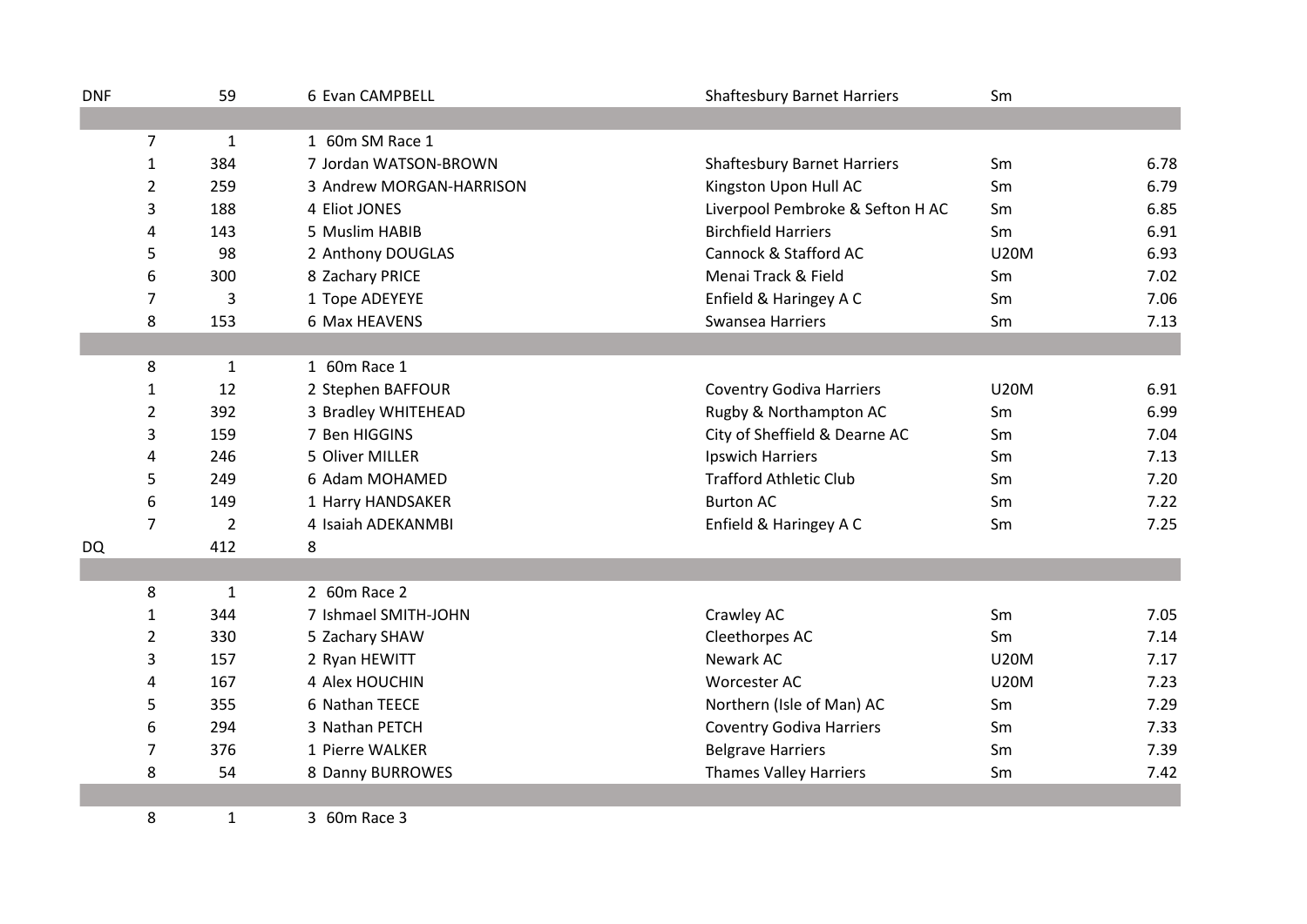|                | 117          | 2 Jack FORREST           | <b>Birchfield Harriers</b>                   | <b>U20M</b> |      |
|----------------|--------------|--------------------------|----------------------------------------------|-------------|------|
| $\mathbf{1}$   |              |                          |                                              |             | 7.24 |
| 2              | 411          | 3 David CHAPMAN          | City of Sheffield & Dearne AC                | Sm          | 7.39 |
| 3              | 103          | 5 Lloyd ELLIS            | University of Birmingham AC & Cross Co Sm    |             | 7.41 |
| 4              | 64           | 6 Chinghao CHEN          | University of Sheffield Union of Students Sm |             | 7.55 |
| 5              | 366          | 4 Aron TRAVES            | University of Nottingham AC                  | Sm          | 7.55 |
| 6              | 56           | 8 Nicolas BUTLER         | Stratford Upon Avon AC                       | Sm          | 7.65 |
| 7              | 395          | 7 Wanya WILLIAMS         | <b>Ilford AC</b>                             | Sm          | 7.66 |
|                |              |                          |                                              |             |      |
| 8              | 1            | 4 60m Race 4             |                                              |             |      |
| 1              | 405          | 6 Josh YANNEY            | <b>Mansfield Harriers</b>                    | <b>U20M</b> | 7.34 |
| 2              | 262          | 2 Rafi MUNIR             | Doncaster Athletic Club                      | <b>U17M</b> | 7.41 |
| 3              | 102          | 7 Rhys ELIAS             | <b>Mansfield Harriers</b>                    | <b>U17M</b> | 7.43 |
| 4              | 304          | 8 Janaie RANKINE         | <b>Hallamshire Harriers Sheffield</b>        | <b>U20M</b> | 7.54 |
| 5              | 340          | 4 Ben SMITH              | Wakefield District H & AC                    | <b>U17M</b> | 7.70 |
| 6              | 260          | 5 Ben MORTON             | <b>Hallamshire Harriers Sheffield</b>        | <b>U17M</b> | 7.73 |
| 7              | $\mathbf{1}$ | 1 Kaden ADDO-CLARKE      | <b>Birchfield Harriers</b>                   | <b>U20M</b> | 7.83 |
| 8              | 299          | 3 Ben PRATLEY            | Cambridge & Coleridge AC                     | Sm          | 7.84 |
|                |              |                          |                                              |             |      |
| 8              | $\mathbf{1}$ | 5 60m Race 5             |                                              |             |      |
| $\mathbf{1}$   | 188          | 2 Eliot JONES            | Liverpool Pembroke & Sefton H AC             | Sm          | 6.82 |
| $\overline{2}$ | 259          | 4 Andrew MORGAN-HARRISON | Kingston Upon Hull AC                        | Sm          | 6.84 |
| 3              | 300          | 6 Zachary PRICE          | Menai Track & Field                          | Sm          | 6.99 |
| 4              | 127          | 5 Sean GARMORY           | Peterborough & Nene Valley AC                | Sm          | 7.34 |
| 5              | 412          | 3 George HEPPINSTALL     | City of Sheffield & Dearne AC                | Sm          | 7.42 |
| 6              | 350          | 8 Owen SPROSTON          | City of Stoke AC                             | <b>U20M</b> | 7.51 |
| 7              | 114          | 7 Jonathan FIELDS        | Rotherham Harriers & AC                      | Sm          | 7.64 |
| 8              | 140          | 1 Sam GRIFFIN            | <b>Birchfield Harriers</b>                   | <b>U20M</b> | 7.67 |
|                |              |                          |                                              |             |      |
| 8              | $\mathbf{1}$ | 6 60m Race 6             |                                              |             |      |
| 1              | 324          | 5 Luke SCHOEMAN          | Derby Athletic Club                          | Sm          | 7.23 |
| 2              | 34           | 7 Max BISHOP             | Derby Athletic Club                          | <b>U20M</b> | 7.42 |
| 3              | 287          | 6 Tye PARKER             | Derby Athletic Club                          | Sm          | 7.60 |
| 4              | 40           | 1 Alexander BOSTWICK     | Wakefield District H & AC                    | <b>U20M</b> | 7.63 |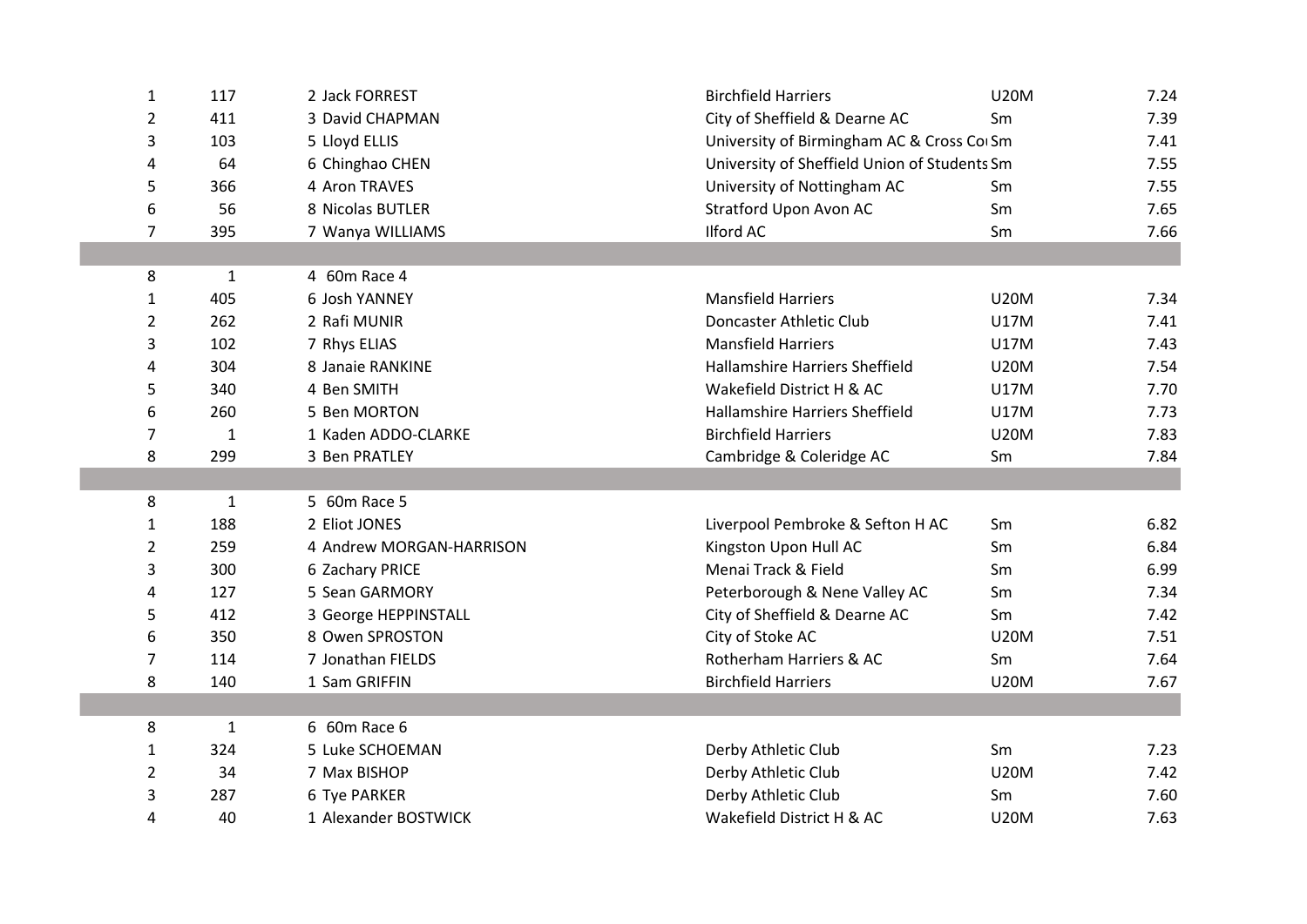|    | 5                   | 285                | 8 Marvric PAMPHILE    | Rugby & Northampton AC               | Sm          | 7.68 |
|----|---------------------|--------------------|-----------------------|--------------------------------------|-------------|------|
|    |                     | 172                | 2 Matthew HULA        | <b>Bristol &amp; West AC</b>         | Sm          | 7.69 |
|    | 6<br>$\overline{7}$ | 247                | 4 Jordan MITCHELL     | Sutton in Ashfield Harriers & AC     | Sm          | 7.77 |
|    |                     | 16                 | 3 Alexander BALFE     |                                      |             |      |
|    | 8                   |                    |                       | Lincoln Wellington Athletic Club     | Sm          | 7.79 |
|    |                     |                    | 7 60m Race 7          |                                      |             |      |
|    | 8                   | $\mathbf{1}$<br>69 |                       |                                      |             |      |
|    | $\mathbf{1}$        |                    | 6 Emily COOPE         | Amber Valley & Erewash Athletic Club | Sw          | 7.87 |
|    | $\overline{2}$      | 295                | 1 Alastar PHELAN      | Peterborough & Nene Valley AC        | Sm          | 7.90 |
|    | 3                   | 229                | 3 Rudi MAY            | City of Sheffield & Dearne AC        | <b>U17M</b> | 7.93 |
|    | 4                   | 377                | 2 Mick WALL           | <b>Steel City Striders Rc</b>        | Sm          | 7.96 |
|    | 5                   | 37                 | 4 Ella BLAKEY         | City of Sheffield & Dearne AC        | Sw          | 7.97 |
|    | 6                   | 71                 | 8 Patrick CORCORAN    | <b>Coventry Godiva Harriers</b>      | Sm          | 7.97 |
|    | $\overline{7}$      | 252                | 7 Adie MONK           | Rugby & Northampton AC               | Sm          | 7.98 |
|    | 8                   | 352                | 5 Emma SUHONEN        | Charnwood A C                        | Sw          | 7.99 |
|    |                     |                    |                       |                                      |             |      |
|    | 8                   | 1                  | 8 60m Race 8          |                                      |             |      |
|    | 1                   | 149                | 1 Harry HANDSAKER     | <b>Burton AC</b>                     | Sm          | 7.18 |
|    | $\overline{2}$      | 92                 | 8 Andre DI LIETO      | University of Nottingham AC          | <b>U20M</b> | 7.83 |
|    | 3                   | 276                | 5 Nifemi OGUNBASE     | <b>Birchfield Harriers</b>           | <b>U20W</b> | 7.85 |
|    | 4                   | 280                | 4 Michelle Ama OWUSU  | <b>Birchfield Harriers</b>           | Sw          | 8.01 |
|    | 5                   | 380                | 6 Jessica WATERS      | Sutton in Ashfield Harriers & AC     | Sw          | 8.02 |
|    | 6                   | 53                 | 3 Anthony BURNISTON   | Doncaster Athletic Club              | Sm          | 8.11 |
|    | $\overline{7}$      | 22                 | 2 Michael BATES (T64) | Doncaster Athletic Club              | Sm          | 8.43 |
| DQ |                     | 390                | 7 Martin WHITE        | <b>Mansfield Harriers</b>            | Sm          |      |
|    |                     |                    |                       |                                      |             |      |
|    | 8                   | $\mathbf{1}$       | 9 60m Race 9          |                                      |             |      |
|    | $\mathbf{1}$        | 246                | 6 Oliver MILLER       | <b>Ipswich Harriers</b>              | Sm          | 7.15 |
|    | 2                   | 94                 | 8 Lewis DIXON         | Bromsgrove & Redditch                | <b>U15B</b> | 7.85 |
|    | 3                   | 5                  | 1 Precious AKPE-MOSES | <b>Birchfield Harriers</b>           | U17W        | 7.96 |
|    | 4                   | 75                 | 7 Tom COVERLEY        | Newark AC                            | <b>U17M</b> | 7.97 |
|    | 5                   | 106                | 5 Chelsea FAGAN       | <b>Notts AC</b>                      | <b>U17W</b> | 7.99 |
|    | 6                   | 55                 | 2 Lauren BUTLER       | <b>Birchfield Harriers</b>           | Sw          | 8.05 |
|    | $\overline{7}$      | 314                | 3 Stephanie ROBERTSON | Southport Waterloo AC                | Sw          | 8.13 |
|    |                     |                    |                       |                                      |             |      |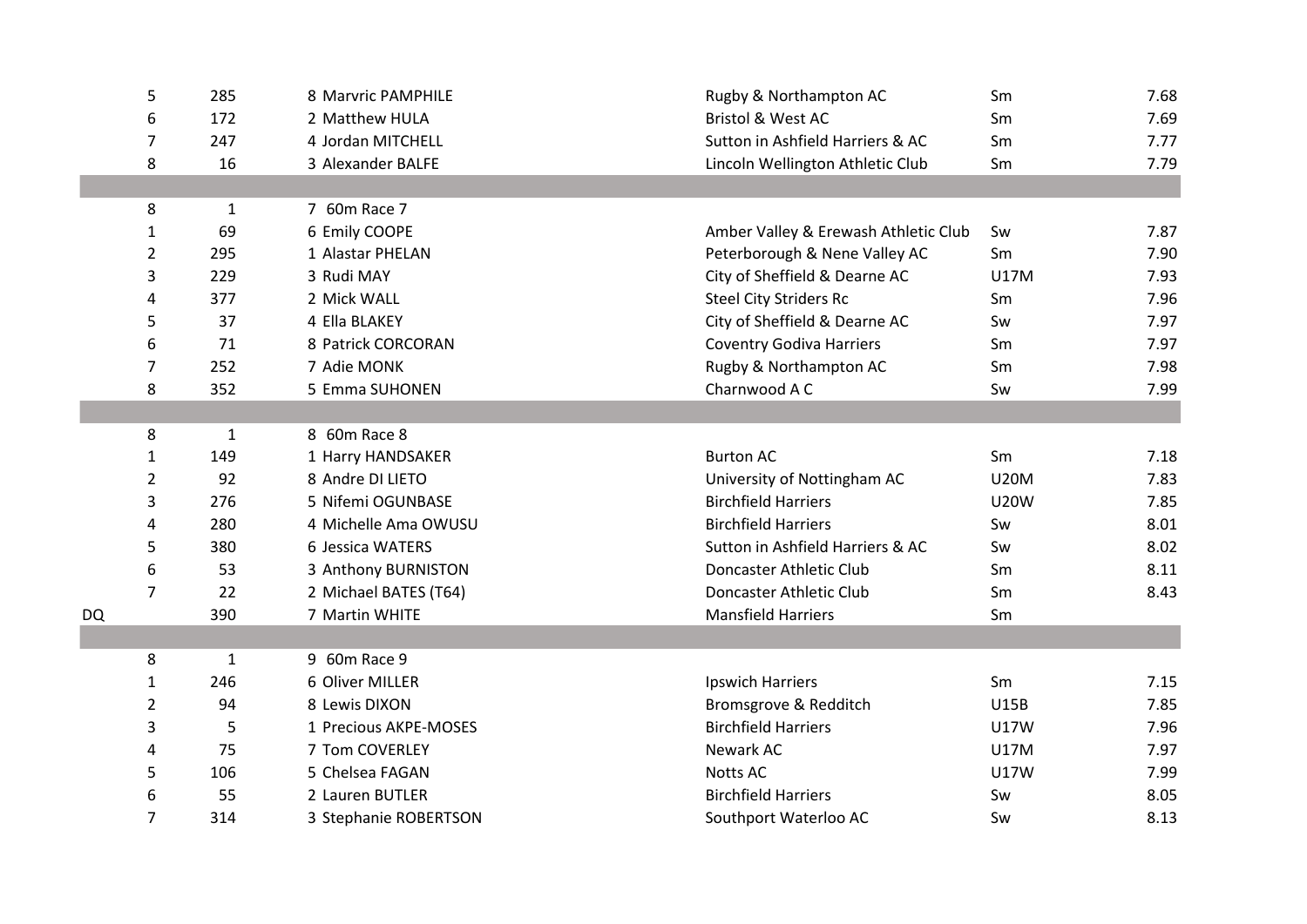| 8              | 399          | 4 Emma WILTSHIRE       | Rugby & Northampton AC               | Sw          | 8.31 |
|----------------|--------------|------------------------|--------------------------------------|-------------|------|
|                |              |                        |                                      |             |      |
| 8              | $\mathbf{1}$ | 10 60m Race 10         |                                      |             |      |
| $\mathbf{1}$   | 328          | 8 Seif SEIF            | <b>Coventry Godiva Harriers</b>      | <b>U20M</b> | 8.07 |
| $\overline{2}$ | 164          | 1 Lucy HOLMES          | Wakefield District H & AC            | Sw          | 8.23 |
| 3              | 29           | 5 Lottie BENTLEY       | Worcester AC                         | <b>U20W</b> | 8.28 |
| 4              | 47           | 2 Amelia BRIGGS-GOODE  | <b>Notts AC</b>                      | <b>U20W</b> | 8.45 |
| 5              | 125          | 6 Amy GANDHI           | <b>Bracknell AC</b>                  | Sw          | 8.50 |
| 6              | 310          | 4 Amber RICHARDSON     | <b>Notts AC</b>                      | <b>U17W</b> | 8.51 |
| 7              | 43           | 7 Amelia BRANDON       | <b>Swindon Harriers</b>              | Sw          | 8.54 |
| 8              | 205          | 3 Ela-Nur KOCACIK      | Notts AC                             | <b>U20W</b> | 8.71 |
|                |              |                        |                                      |             |      |
| 8              | $\mathbf{1}$ | 11 60m Race 11         |                                      |             |      |
| $\mathbf{1}$   | 114          | 7 Jonathan FIELDS      | Rotherham Harriers & AC              | Sm          | 7.62 |
| $\overline{2}$ | 69           | 3 Emily COOPE          | Amber Valley & Erewash Athletic Club | Sw          | 7.85 |
| 3              | 82           | 6 Robbie DALE          | Rugby & Northampton AC               | <b>U15B</b> | 7.86 |
| 4              | 37           | 1 Ella BLAKEY          | City of Sheffield & Dearne AC        | Sw          | 7.89 |
| 5              | 352          | 2 Emma SUHONEN         | Charnwood A C                        | Sw          | 8.03 |
| 6              | 319          | 8 Aaron ROWE           | Newark AC                            | <b>U15B</b> | 8.08 |
| 7              | 161          | 4 Eleica HINES         | <b>Notts AC</b>                      | <b>U20W</b> | 8.64 |
| 8              | 354          | 5 Iris SZURKO          | Hallamshire Harriers Sheffield       | <b>U20W</b> | 9.41 |
|                |              |                        |                                      |             |      |
| 8              | $\mathbf{1}$ | 12 60m Race 12         |                                      |             |      |
| 1              | 251          | 7 Olivia MONK          | Rugby & Northampton AC               | <b>U15G</b> | 8.10 |
| $\overline{2}$ | 362          | 4 Alexandros TOHOVITIS | <b>Worksop Harriers</b>              | <b>U17M</b> | 8.36 |
| 3              | 218          | 6 Rebecca LITTLER      | Rugby & Northampton AC               | <b>U17W</b> | 8.48 |
| 4              | 121          | 5 Annalise FOXON-DAY   | Daventry AAC                         | <b>U17W</b> | 8.50 |
| 5              | 371          | 3 Lucy TYRER           | Skyrac Athletic Club                 | <b>U17W</b> | 8.52 |
| 6              | 410          | 8 Sylvia RUCKLEDGE     | City of Sheffield & Dearne AC        | <b>U17W</b> | 9.05 |
| 7              | 132          | 1 Thomas GLEAVE        | Retford AC                           | <b>U17M</b> | 9.16 |
| 8              | 283          | 2 Fiona PALMER         | Notts AC                             | Sw          | 9.31 |
|                |              |                        |                                      |             |      |
| 8              | $\mathbf{1}$ | 13 60m Race 13         |                                      |             |      |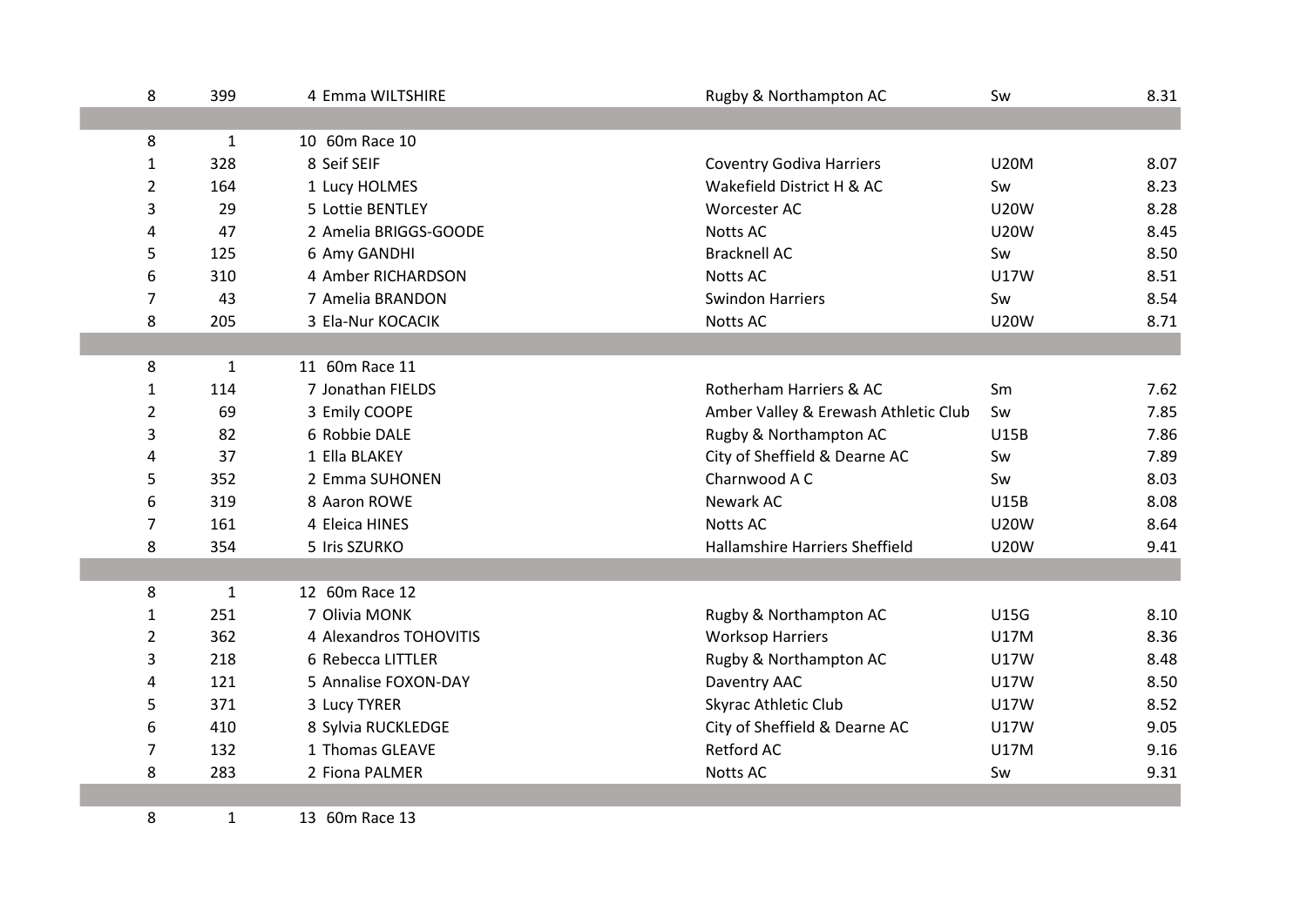| $\mathbf{1}$   | 394          | 8 Millie WILKINSON | <b>Blyth Running Club</b>             | <b>U15G</b> | 8.18 |
|----------------|--------------|--------------------|---------------------------------------|-------------|------|
| $\overline{2}$ | 134          | 3 Finlay GRAY      | <b>Hallamshire Harriers Sheffield</b> | <b>U15B</b> | 8.19 |
| 3              | 88           | 5 Isabella DAVIES  | <b>Birchfield Harriers</b>            | <b>U15G</b> | 8.21 |
| 4              | 339          | 4 Sienna SLATER    | Peterborough & Nene Valley AC         | <b>U15G</b> | 8.28 |
| 5              | 233          | 6 Grace MCCOLLIN   | Rugby & Northampton AC                | <b>U15G</b> | 8.47 |
| 6              | 156          | 2 Georgia HEWITT   | <b>Birchfield Harriers</b>            | <b>U17W</b> | 8.47 |
| 7              | 234          | 7 Grace MCCRACKEN  | Kingston Upon Hull AC                 | <b>U15G</b> | 8.52 |
| 8              | 51           | 1 Amelia BROWN     | <b>Mansfield Harriers</b>             | U17W        | 8.91 |
|                |              |                    |                                       |             |      |
| 8              | $\mathbf{1}$ | 14 60m Race 14     |                                       |             |      |
| $\mathbf{1}$   | 271          | 1 Precious NJOKU   | <b>Notts AC</b>                       | <b>U15G</b> | 8.30 |
| 2              | 399          | 8 Emma WILTSHIRE   | Rugby & Northampton AC                | Sw          | 8.37 |
| 3              | 42           | 2 Lucy BOYES       | Rugby & Northampton AC                | <b>U15G</b> | 8.47 |
| 4              | 360          | 3 Maia THOMPSON    | Rugby & Northampton AC                | <b>U15G</b> | 8.62 |
| 5              | 18           | 4 Isabella BANKS   | Rugby & Northampton AC                | <b>U15G</b> | 8.64 |
| 6              | 187          | 7 Penelope JONES   | Rugby & Northampton AC                | <b>U15G</b> | 8.69 |
| $\overline{7}$ | 242          | 6 Mary MERAIYEBU   | Rugby & Northampton AC                | <b>U15G</b> | 8.76 |
| 8              | 33           | 5 Katie BIGGS      | <b>Mansfield Harriers</b>             | <b>U15G</b> | 8.83 |
|                |              |                    |                                       |             |      |
| 8              | $\mathbf{1}$ | 15 60m Race 15     |                                       |             |      |
| 1              | 275          | 7 Whitney OFOR     | Middlesbrough Athletic Club (Mandale) | <b>U13G</b> | 8.32 |
| $\overline{2}$ | 409          | 8 Arthur RUCKLEDGE | City of Sheffield & Dearne AC         | <b>U13B</b> | 8.69 |
| 3              | 178          | 4 Emma HUTTON      | City of York AC                       | <b>U13G</b> | 8.79 |
| 4              | 62           | 3 Ava CASTERTON    | <b>Mansfield Harriers</b>             | <b>U15G</b> | 8.83 |
| 5              | 309          | 1 Betty RENNOCKS   | Charnwood A C                         | <b>U15G</b> | 9.00 |
| 6              | 118          | 6 Mariama FOSTER   | <b>Birchfield Harriers</b>            | <b>U15G</b> | 9.25 |
| 7              | 255          | 2 Courtney MOORE   | Notts AC                              | <b>U15G</b> | 9.25 |
| 8              | 332          | 5 Cameron SHIVAS   | Newark AC                             | <b>U15B</b> | 9.35 |
|                |              |                    |                                       |             |      |
| 8              | $\mathbf 1$  | 16 60m Race 16     |                                       |             |      |
| 1              | 154          | 7 Amy HEWITT       | Leigh Harriers & AC                   | <b>U15G</b> | 8.89 |
| 2              | 359          | 2 Haven THOMAS     | <b>Birchfield Harriers</b>            | U13G        | 8.91 |
| 3              | 199          | 4 Thierry KERR     | Leigh Harriers & AC                   | <b>U11B</b> | 9.11 |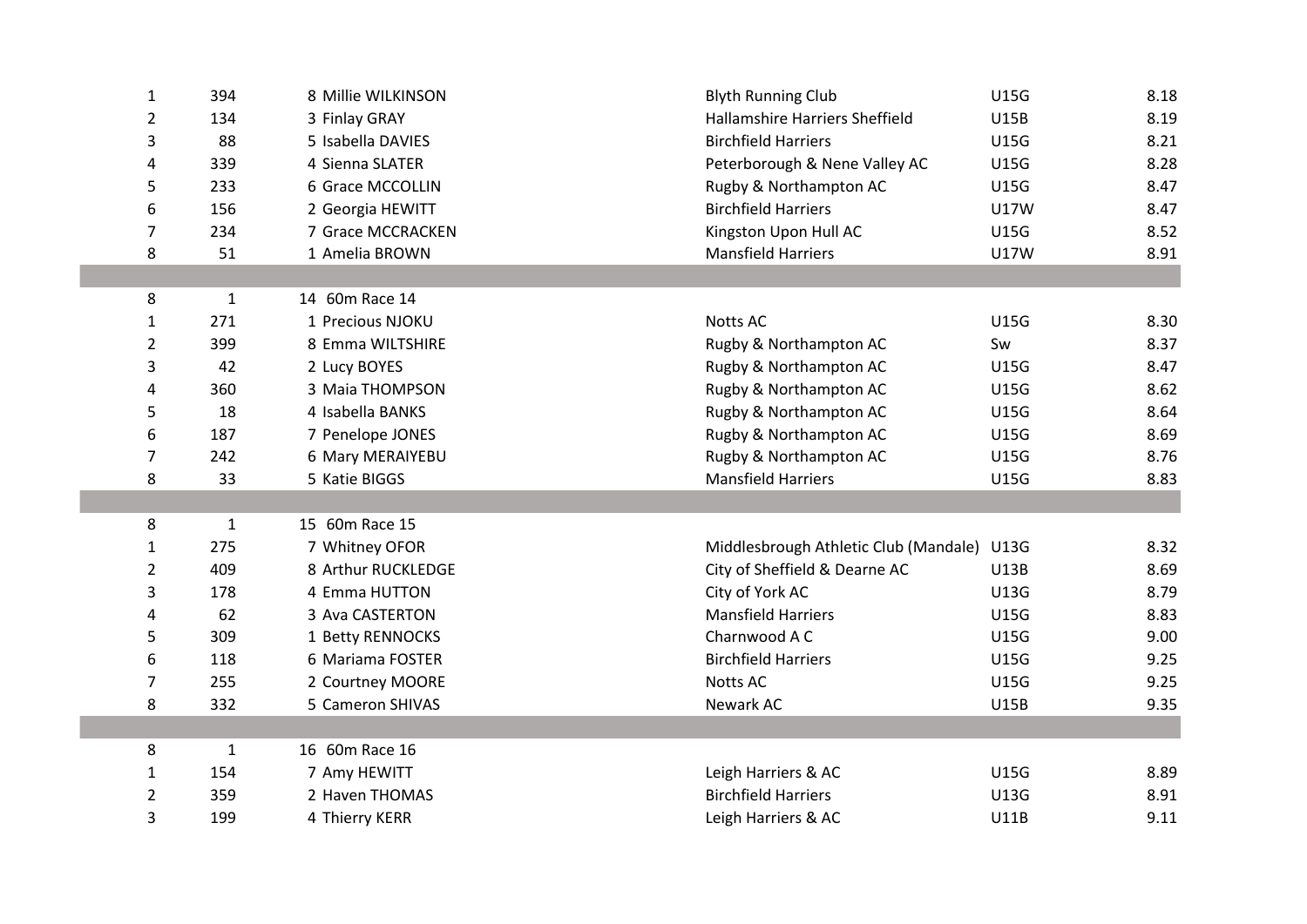| 4              | 155          | 5 Lauren HEWITT       | Leigh Harriers & AC                           | <b>U13G</b> | 9.29  |
|----------------|--------------|-----------------------|-----------------------------------------------|-------------|-------|
| 5              | 379          | 1 Luis WALTON         | City of Sheffield & Dearne AC                 | <b>U11B</b> | 9.48  |
| 6              | 20           | 8 Marnie BARTLETT     | Leeds City Athletic Club                      | <b>U13G</b> | 9.71  |
| $\overline{7}$ | 333          | 3 Reuben SHIVAS       | Newark AC                                     | U13B        | 9.89  |
| 8              | 257          | 6 Evie MOORE          | Wakefield District H & AC                     | <b>U13G</b> | 9.90  |
|                |              |                       |                                               |             |       |
| 8              | $\mathbf{1}$ | 17 60m Race 17        |                                               |             |       |
| 1              | 375          | 1 Grace WALKER        | Skyrac Athletic Club                          | U13G        | 8.77  |
| $\overline{2}$ | 136          | 2 Nieve GREENAN       | Hartlepool Athletics Club                     | <b>U13G</b> | 8.93  |
| 3              | 348          | 4 Bobby SPEIGHT       | City of York AC                               | <b>U13B</b> | 9.35  |
| 4              | 14           | 3 Charlotte BAKER     | Hartlepool Athletics Club                     | <b>U13G</b> | 9.81  |
| 5              | 17           | 7 Phoebe BALL         | <b>Retford AC</b>                             | <b>U13G</b> | 10.31 |
| 6              | 227          | 8 Xena MARSHALL       | Retford AC                                    | <b>U11G</b> | 13.52 |
|                |              |                       |                                               |             |       |
| 10             | $\mathbf 1$  | 1 200m Race 1         |                                               |             |       |
| $\mathbf{1}$   | 384          | 4 Jordan WATSON-BROWN | <b>Shaftesbury Barnet Harriers</b>            | Sm          | 21.42 |
| $\overline{2}$ | 13           | 5 Cameron BAILEY      | Ipswich Harriers                              | Sm          | 21.72 |
| 3              | 301          | 2 Nicholas PRYCE      | Royal Sutton Coldfield Athletics Club         | Sm          | 22.18 |
| 4              | 192          | 6 Jason KALALA        | Victoria Park Harriers & Tower Hamlets / U20M |             | 22.21 |
| 5              | 415          | 3 Nicholas KANONIK    | Yate & District AC                            | Sm          | 22.71 |
|                |              | 1                     |                                               |             |       |
|                |              |                       |                                               |             |       |
| 10             | $\mathbf{1}$ | 2 200m Race 2         |                                               |             |       |
| $\mathbf{1}$   | 91           | 5 Seamus DERBYSHIRE   | City of Stoke AC                              | Sm          | 22.04 |
| 2              | 392          | 2 Bradley WHITEHEAD   | Rugby & Northampton AC                        | Sm          | 22.20 |
| 3              | 286          | 6 Ben PARIS           | Swansea Harriers                              | Sm          | 22.22 |
| 4              | 143          | 4 Muslim HABIB        | <b>Birchfield Harriers</b>                    | Sm          | 22.23 |
| 5              | 185          | 3 Tyler JOHNSON       | City of Plymouth AC                           | Sm          | 22.46 |
|                |              |                       |                                               |             |       |
| 10             | $\mathbf{1}$ | 3 200m Race 3         |                                               |             |       |
| 1              | 349          | 6 Jacob SPENCER       | Tamworth AC                                   | Sm          | 22.00 |
| 2              | 12           | 5 Stephen BAFFOUR     | <b>Coventry Godiva Harriers</b>               | <b>U20M</b> | 22.02 |
| 3              | 344          | 3 Ishmael SMITH-JOHN  | Crawley AC                                    | Sm          | 22.38 |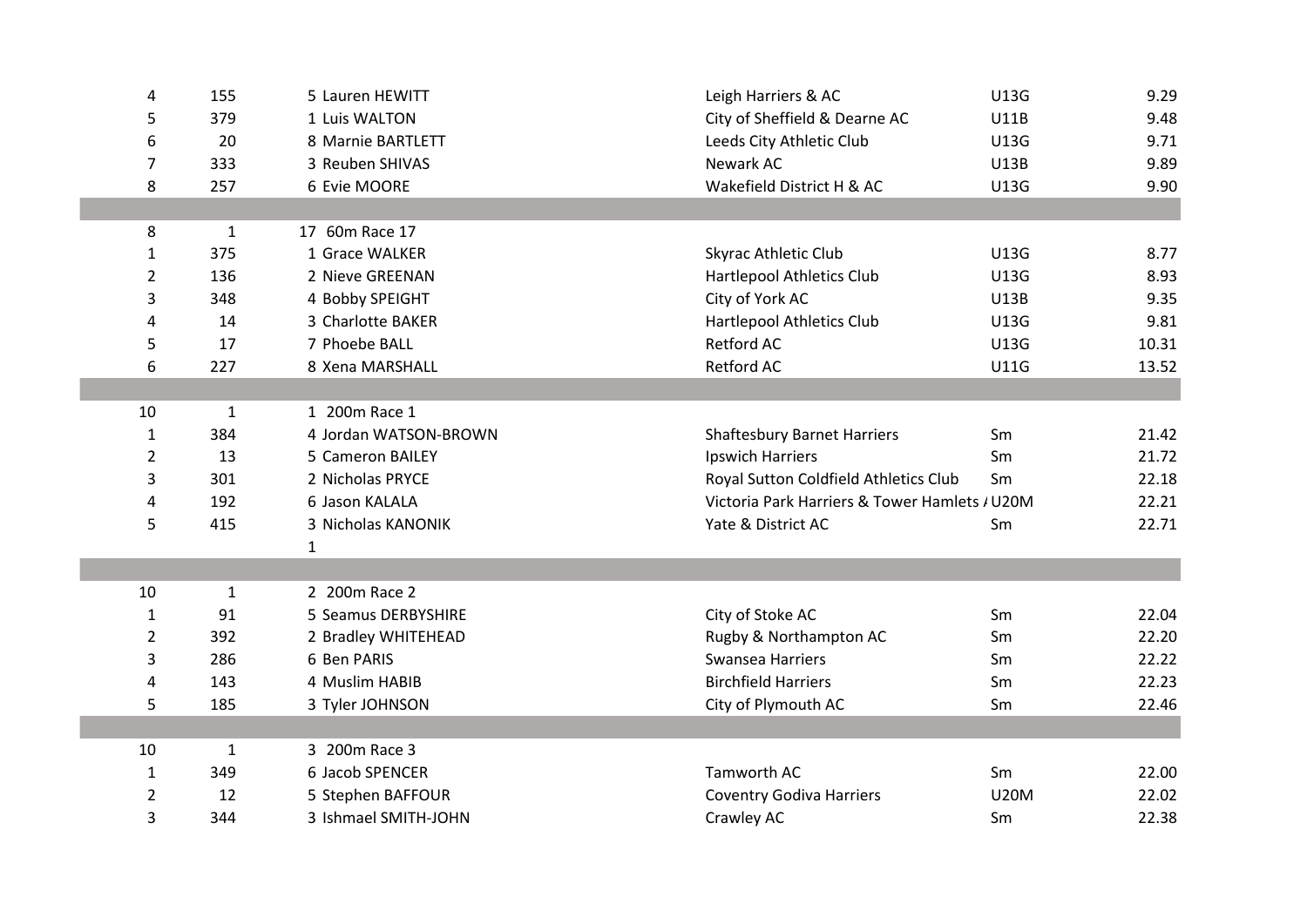| 4              | 269          | 4 Jacob NELSON        | City of Portsmouth AC                     | Sm          | 22.52 |
|----------------|--------------|-----------------------|-------------------------------------------|-------------|-------|
| 5              | 284          | 2 Luigi PALMIERI      | Ipswich Harriers                          | Sm          | 22.74 |
|                |              | 1                     |                                           |             |       |
|                |              |                       |                                           |             |       |
| 10             | $\mathbf{1}$ | 4 200m Race 4         |                                           |             |       |
| $\mathbf{1}$   | 167          | 6 Alex HOUCHIN        | Worcester AC                              | <b>U20M</b> | 22.58 |
| 2              | 220          | 3 Dylan LOVE          | Gateshead Harriers & AC                   | <b>U20M</b> | 22.63 |
| 3              | 249          | 5 Adam MOHAMED        | <b>Trafford Athletic Club</b>             | Sm          | 22.97 |
| 4              | 117          | 4 Jack FORREST        | <b>Birchfield Harriers</b>                | <b>U20M</b> | 23.06 |
| 5              | 90           | 2 Benjamin DAVYS      | Abingdon AC                               | <b>U20M</b> | 23.76 |
|                |              | 1                     |                                           |             |       |
|                |              |                       |                                           |             |       |
| 10             | $\mathbf{1}$ | 5 200m Race 5         |                                           |             |       |
| $\mathbf{1}$   | 237          | 3 Josh MCKEOWN        | <b>Gateshead Harriers &amp; AC</b>        | <b>U20M</b> | 22.48 |
| $\overline{2}$ | 235          | 6 Liam MCGIVERN       | Wrexham AAC                               | Sm          | 22.55 |
| 3              | 9            | 5 Aaron ASHMEAD-SHOYE | Newham & Essex Beagles AC                 | <b>U20M</b> | 22.94 |
| 4              | 274          | 2 Victor NZOLELE      | <b>Herne Hill Harriers</b>                | Sm          | 23.00 |
| 5              | 158          | 4 Joshua HICKSON      | Gateshead Harriers & AC                   | <b>U20M</b> | 23.34 |
|                |              |                       |                                           |             |       |
| 10             | $\mathbf{1}$ | 6 200m Race 6         |                                           |             |       |
| $\mathbf{1}$   | 127          | 3 Sean GARMORY        | Peterborough & Nene Valley AC             | Sm          | 23.47 |
| $\overline{2}$ | 66           | 4 Luke CHIPCHASE      | City of Sheffield & Dearne AC             | <b>U17M</b> | 23.72 |
| 3              | 103          | 2 Lloyd ELLIS         | University of Birmingham AC & Cross CorSm |             | 23.96 |
| 4              | 340          | 6 Ben SMITH           | Wakefield District H & AC                 | <b>U17M</b> | 24.56 |
| 5              | 197          | 5 Farai KAVURU        | Manchester Metropolitan University        | Sm          | 25.05 |
|                |              |                       |                                           |             |       |
| 10             | $\mathbf{1}$ | 7 200m Race 7         |                                           |             |       |
| $\mathbf{1}$   | 376          | 6 Pierre WALKER       | <b>Belgrave Harriers</b>                  | Sm          | 23.13 |
| 2              | 54           | 5 Danny BURROWES      | <b>Thames Valley Harriers</b>             | Sm          | 23.23 |
| 3              | 102          | 3 Rhys ELIAS          | <b>Mansfield Harriers</b>                 | <b>U17M</b> | 23.56 |
| 4              | 40           | 2 Alexander BOSTWICK  | Wakefield District H & AC                 | <b>U20M</b> | 24.08 |
| 5              | 217          | 4 Alexander LIONE     | Cambridge & Coleridge AC                  | Sm          | 24.28 |
|                |              | 1                     |                                           |             |       |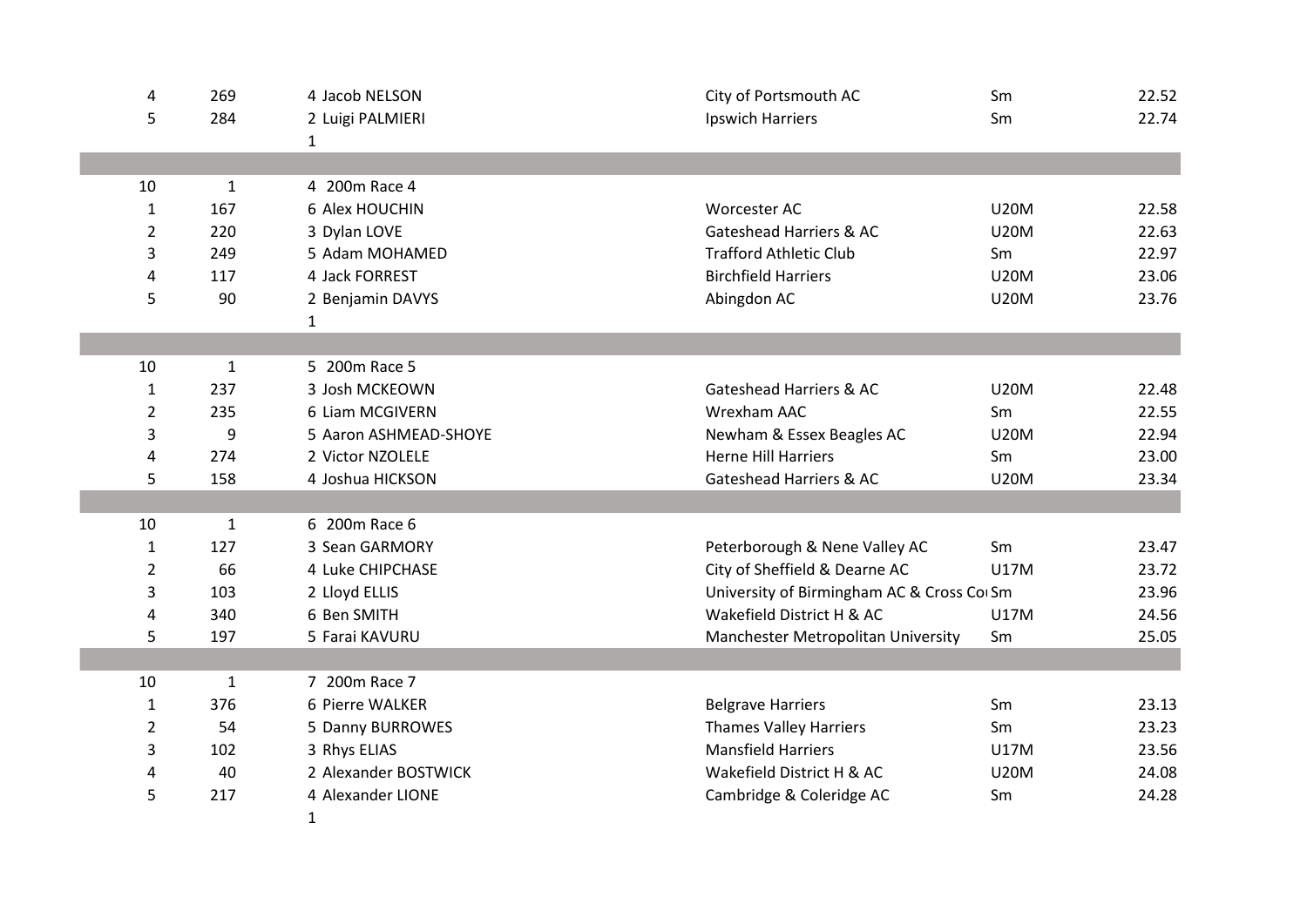| 10             | $\mathbf{1}$ | 8 200m Race 8        |                                              |             |       |
|----------------|--------------|----------------------|----------------------------------------------|-------------|-------|
| $\mathbf{1}$   | 324          | 3 Luke SCHOEMAN      | Derby Athletic Club                          | Sm          | 23.24 |
| $\overline{2}$ | 364          | 4 George TOOM-SMITH  | Notts AC                                     | <b>U20M</b> | 23.53 |
| 3              | 73           | 5 Oliver COSTER      | University of Sheffield Union of Students Sm |             | 23.69 |
| 4              | 123          | 6 Atheer GALDAGON    | City of Sheffield & Dearne AC                | Sm          | 23.91 |
| 5              | 366          | 2 Aron TRAVES        | University of Nottingham AC                  | Sm          | 24.10 |
| 6              | 130          | 1 Carter GIDDY       | <b>Mansfield Harriers</b>                    | <b>U17M</b> | 24.15 |
|                |              |                      |                                              |             |       |
| 10             | $\mathbf 1$  | 9 200m Race 9        |                                              |             |       |
| 1              | 34           | 6 Max BISHOP         | Derby Athletic Club                          | <b>U20M</b> | 23.73 |
| $\overline{2}$ | 405          | 3 Josh YANNEY        | <b>Mansfield Harriers</b>                    | <b>U20M</b> | 23.83 |
| 3              | 133          | 4 Tom GRANTHAM       | City of Sheffield & Dearne AC                | Sm          | 24.31 |
| 4              | 336          | 2 Karanjot SINGH     | Derby Athletic Club                          | <b>U20M</b> | 24.40 |
| 5              | 86           | 5 Steven DAVID       | Sale Harriers Manchester                     | Sm          | 24.56 |
| 6              | 295          | 1 Alastar PHELAN     | Peterborough & Nene Valley AC                | Sm          | 25.11 |
|                |              |                      |                                              |             |       |
| 10             | $\mathbf{1}$ | 10 200m Race 10      |                                              |             |       |
| $\mathbf{1}$   | 395          | 4 Wanya WILLIAMS     | <b>Ilford AC</b>                             | Sm          | 24.61 |
| $\overline{2}$ | 79           | 5 Leon CREANEY       | Northern Masters AC                          | Sm          | 24.76 |
| 3              | 71           | 6 Patrick CORCORAN   | <b>Coventry Godiva Harriers</b>              | Sm          | 25.08 |
| 4              | 315          | 3 Louise ROBINSON    | <b>Birchfield Harriers</b>                   | Sw          | 25.29 |
| 5              | 388          | 2 Madeleine WHAPPLES | Solihull & Small Heath Athletic Club         | <b>U20W</b> | 25.36 |
| 6              | 377          | 1 Mick WALL          | <b>Steel City Striders Rc</b>                | Sm          | 26.38 |
|                |              |                      |                                              |             |       |
| 10             | $\mathbf{1}$ | 11 200m Race 11      |                                              |             |       |
| 1              | 288          | 6 Henry PARKER       | Rotherham Harriers & AC                      | <b>U17M</b> | 23.32 |
| $\overline{2}$ | 285          | 4 Lewis PARSONS      | West Cheshire AC                             |             | 24.48 |
| 3              | 10           | 3 Mark ATKIN         | Grantham AC                                  | Sm          | 24.79 |
| 4              | 351          | 2 Louis STIVAL       | Ashford AC                                   | <b>U20M</b> | 25.19 |
| 5              | 299          | 1 Ben PRATLEY        | Cambridge & Coleridge AC                     | Sm          | 25.99 |
| 6              | 55           | 5 Lauren BUTLER      | <b>Birchfield Harriers</b>                   | Sw          | 26.09 |
|                |              |                      |                                              |             |       |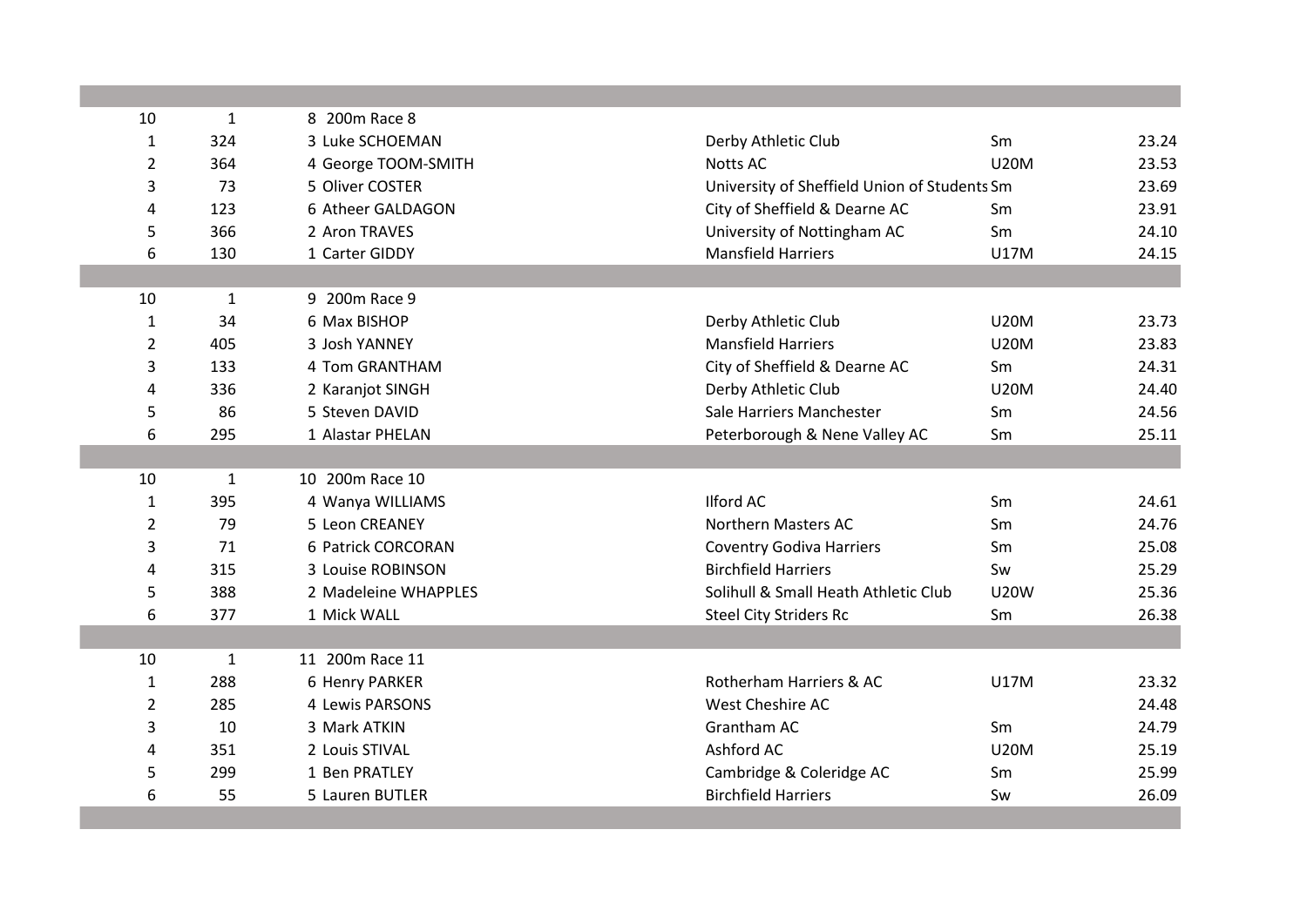| 10             | $\mathbf{1}$ | 12 200m Race 12       |                                        |             |       |
|----------------|--------------|-----------------------|----------------------------------------|-------------|-------|
| $\mathbf{1}$   | 36           | 4 Zachary BLAIR       | <b>Croydon Harriers</b>                | <b>U20M</b> | 25.27 |
| $\overline{2}$ | 380          | 6 Jessica WATERS      | Sutton in Ashfield Harriers & AC       | Sw          | 25.79 |
| 3              | 390          | 3 Martin WHITE        | <b>Mansfield Harriers</b>              | Sm          | 26.03 |
| 4              | 280          | 5 Michelle Ama OWUSU  | <b>Birchfield Harriers</b>             | Sw          | 26.51 |
| 5              | 53           | 2 Anthony BURNISTON   | Doncaster Athletic Club                | Sm          | 26.66 |
| 6              | 5            | 1 Precious AKPE-MOSES | <b>Birchfield Harriers</b>             | <b>U17W</b> | 26.98 |
|                |              |                       |                                        |             |       |
| 10             | 1            | 13 200m Race 13       |                                        |             |       |
| 1              | 82           | 2 Robbie DALE         | Rugby & Northampton AC                 | <b>U15B</b> | 25.43 |
| $\overline{2}$ | 92           | 3 Andre DI LIETO      | University of Nottingham AC            | <b>U20M</b> | 25.61 |
| 3              | 328          | 6 Seif SEIF           | <b>Coventry Godiva Harriers</b>        | <b>U20M</b> | 25.62 |
| 4              | 276          | 4 Nifemi OGUNBASE     | <b>Birchfield Harriers</b>             | <b>U20W</b> | 26.35 |
| 5              | 201          | 1 Olivia KIMBOWA      | <b>Bolton United Harriers &amp; AC</b> | Sw          | 26.45 |
| 6              | 264          | 5 Nia MYERS           | Notts AC                               | <b>U20W</b> | 27.12 |
|                |              |                       |                                        |             |       |
| 10             | 1            | 14 200m Race 14       |                                        |             |       |
| $\mathbf{1}$   | 135          | 4 Bea GREEN           | Ipswich Harriers                       | Sw          | 26.79 |
| $\overline{2}$ | 238          | 6 Elizabeth MCMAHON   | West Cheshire Athletic Club            | Sw          | 27.02 |
| 3              | 208          | 1 Jessica LAKE        | <b>Mansfield Harriers</b>              | Sw          | 27.19 |
| 4              | 310          | 3 Amber RICHARDSON    | Notts AC                               | U17W        | 27.26 |
| 5              | 29           | 2 Lottie BENTLEY      | Worcester AC                           | <b>U20W</b> | 27.49 |
| 6              | 125          | 5 Amy GANDHI          | <b>Bracknell AC</b>                    | Sw          | 27.69 |
|                |              |                       |                                        |             |       |
| 10             | $\mathbf{1}$ | 15 200m Race 15       |                                        |             |       |
| $\mathbf{1}$   | 251          | 2 Olivia MONK         | Rugby & Northampton AC                 | <b>U15G</b> | 27.29 |
| $\overline{2}$ | 104          | 5 Sophia ERRINGTON    | Keighley & Craven AC                   | U17W        | 27.63 |
| 3              | 398          | 4 Kate WILLIAMS       | <b>Gateshead Harriers &amp; AC</b>     | <b>U17W</b> | 28.10 |
| 4              | 218          | 1 Rebecca LITTLER     | Rugby & Northampton AC                 | <b>U17W</b> | 28.29 |
| 5              | 51           | 6 Amelia BROWN        | <b>Mansfield Harriers</b>              | U17W        | 29.14 |
| 6              | 65           | 3 Amelie CHESTER      | City of Sheffield & Dearne AC          | <b>U20W</b> | 33.15 |
|                |              |                       |                                        |             |       |
| 10             | $\mathbf{1}$ | 16 200m Race 16       |                                        |             |       |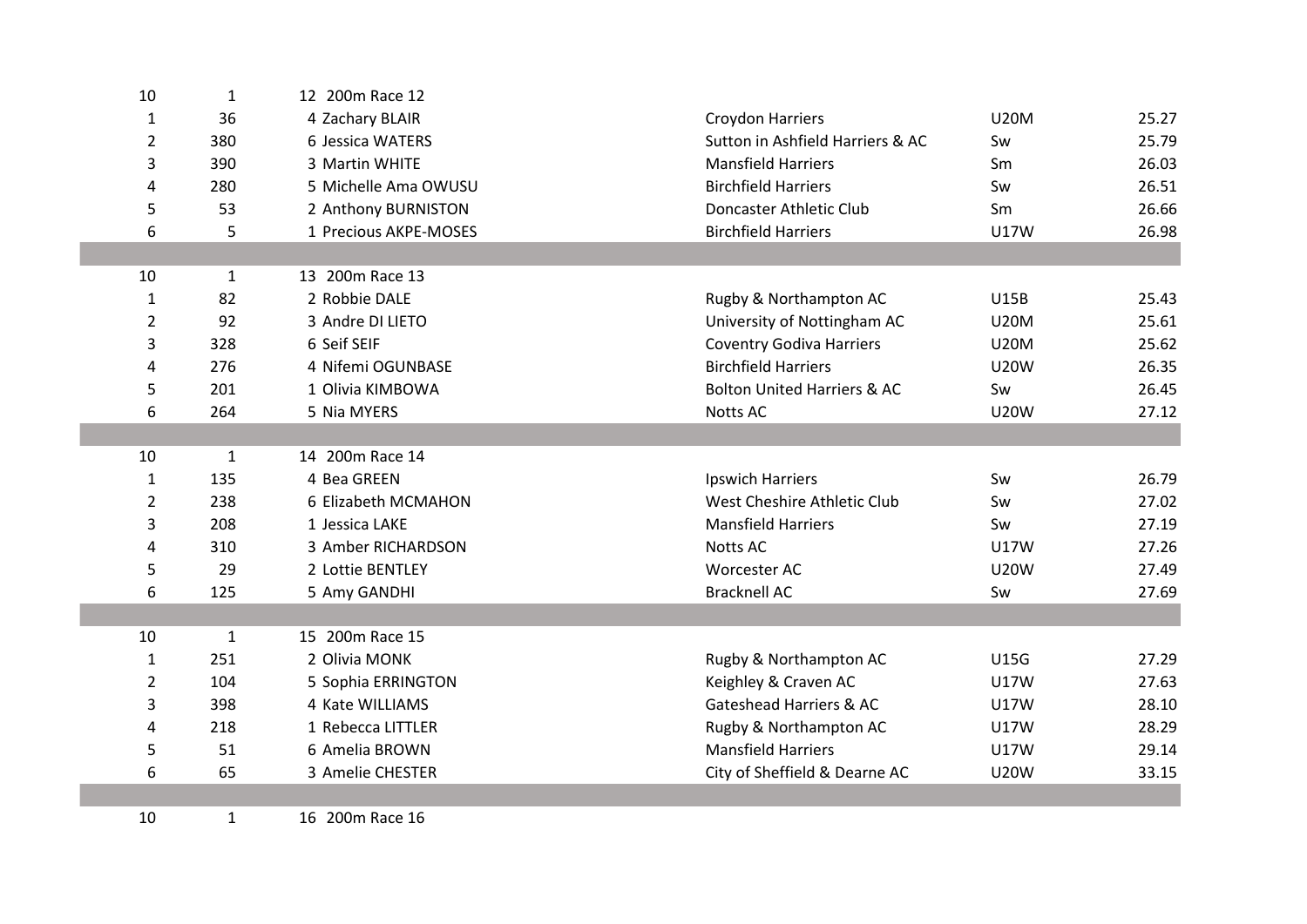| $\mathbf{1}$   | 42           | 4 Lucy BOYES         | Rugby & Northampton AC                | U15G        | 27.76 |
|----------------|--------------|----------------------|---------------------------------------|-------------|-------|
| $\overline{2}$ | 360          | 5 Maia THOMPSON      | Rugby & Northampton AC                | <b>U15G</b> | 28.14 |
| 3              | 223          | 1 Lily LYNCH         | Rugby & Northampton AC                | <b>U17W</b> | 28.24 |
| 4              | 242          | 6 Mary MERAIYEBU     | Rugby & Northampton AC                | <b>U15G</b> | 28.87 |
| 5              | 161          | 2 Eleica HINES       | Notts AC                              | <b>U20W</b> | 28.94 |
| 6              | 283          | 3 Fiona PALMER       | <b>Notts AC</b>                       | Sw          | 30.93 |
|                |              |                      |                                       |             |       |
| 10             | $\mathbf{1}$ | 17 200m Race 17      |                                       |             |       |
| $\mathbf{1}$   | 189          | 5 Hannah JONES       | Windsor Slough Eton & Hounslow AC     | Sw          | 26.46 |
| 2              | 61           | 4 Kiesha CARTY       | City of Sheffield & Dearne AC         | Sw          | 27.20 |
| 3              | 224          | 2 Stuart LYNN        | North Shields Polytechnic Club        | Sm          | 27.24 |
| 4              | 115          | 3 Paul FISHER        | North Shields Polytechnic Club        | Sm          | 28.04 |
|                |              |                      |                                       |             |       |
| 10             | $\mathbf{1}$ | 18 200m Race 18      |                                       |             |       |
| $\mathbf{1}$   | 88           | 2 Isabella DAVIES    | <b>Birchfield Harriers</b>            | <b>U15G</b> | 26.30 |
| 2              | 363          | 6 Angelo TOHOVITIS   | <b>Retford AC</b>                     | U15B        | 26.61 |
| 3              | 417          | 3 Ameera-Leigh KELLY | <b>Hallamshire Harriers Sheffield</b> | <b>U15G</b> | 28.28 |
| 4              | 346          | 4 Tabitha SPEIGHT    | City of York AC                       | <b>U15G</b> | 28.89 |
| 5              | 397          | 5 Sophie WILLIAMS    | City of York AC                       | <b>U15G</b> | 28.95 |
| 6              | 309          | 1 Betty RENNOCKS     | Charnwood A C                         | <b>U15G</b> | 30.03 |
|                |              |                      |                                       |             |       |
| 10             | $\mathbf{1}$ | 19 200m Race 19      |                                       |             |       |
| $\mathbf{1}$   | 319          | 6 Aaron ROWE         | Newark AC                             | <b>U15B</b> | 26.47 |
| 2              | 62           | 4 Ava CASTERTON      | <b>Mansfield Harriers</b>             | <b>U15G</b> | 28.63 |
| 3              | 178          | 1 Emma HUTTON        | City of York AC                       | <b>U13G</b> | 29.02 |
| 4              | 33           | 3 Katie BIGGS        | <b>Mansfield Harriers</b>             | <b>U15G</b> | 29.56 |
| 5              | 332          | 2 Cameron SHIVAS     | Newark AC                             | <b>U15B</b> | 31.74 |
| 6              | 20           | 5 Marnie BARTLETT    | Leeds City Athletic Club              | U13G        | 32.25 |
|                |              |                      |                                       |             |       |
| 10             | $\mathbf{1}$ | 20 200m Race 20      |                                       |             |       |
| 1              | 240          | 4 Lois MELLING       | Leigh Harriers & AC                   | <b>U13G</b> | 29.73 |
| 2              | 199          | 5 Thierry KERR       | Leigh Harriers & AC                   | <b>U11B</b> | 31.45 |
| 3              | 348          | 2 Bobby SPEIGHT      | City of York AC                       | <b>U13B</b> | 32.83 |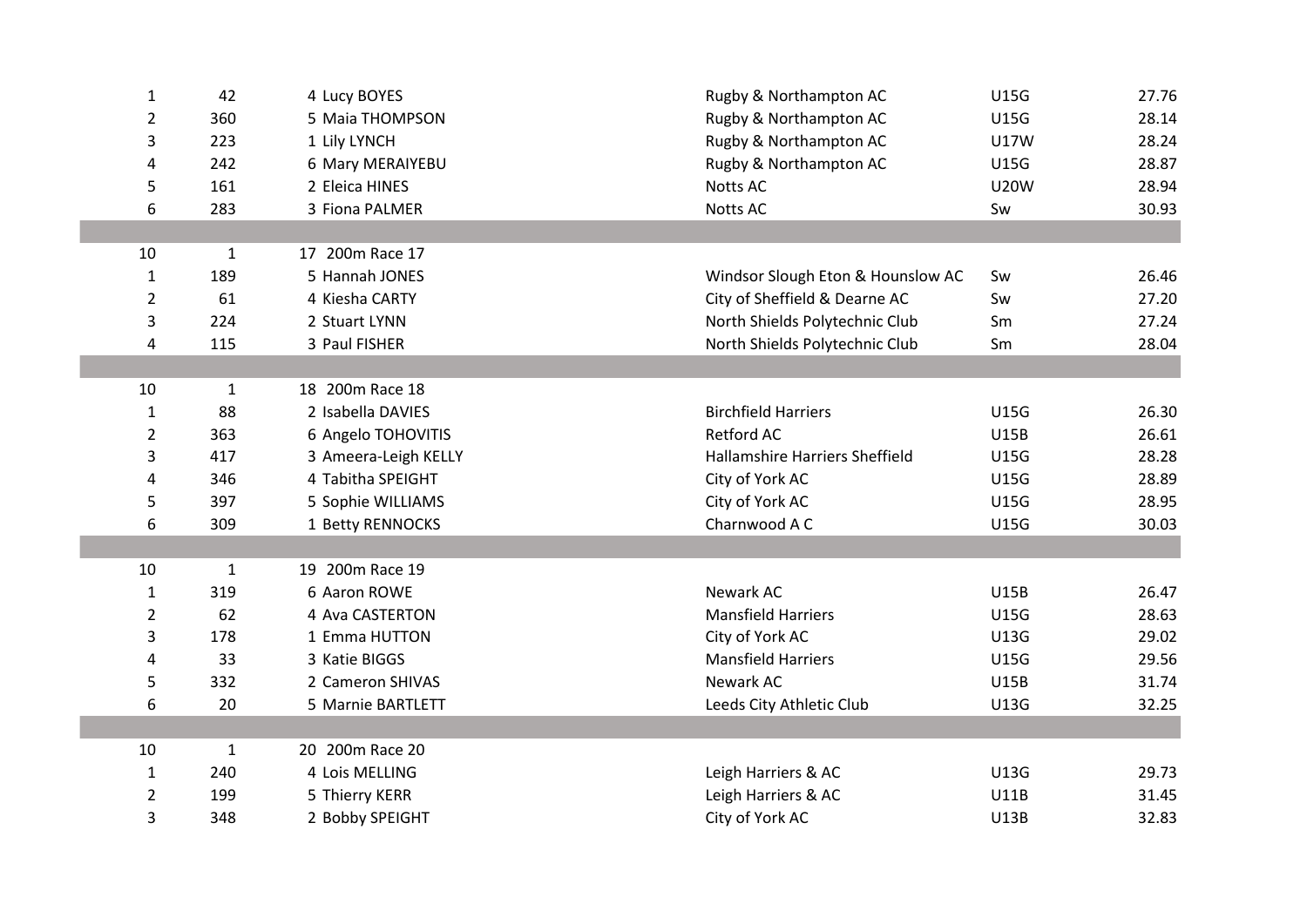|             | 257<br>4              | 3 Evie MOORE            | Wakefield District H & AC          | <b>U13G</b> | 33.83 |
|-------------|-----------------------|-------------------------|------------------------------------|-------------|-------|
|             |                       |                         |                                    |             |       |
| 10          | 1                     | 21 200m Race 21         |                                    |             |       |
|             | 118<br>$\mathbf 1$    | 3 Mariama FOSTER        | <b>Birchfield Harriers</b>         | <b>U15G</b> | 30.85 |
|             | $\overline{2}$<br>105 | 2 Nyla ERRINGTON        | Keighley & Craven AC               | <b>U13G</b> | 31.13 |
|             | 3<br>379              | 4 Luis WALTON           | City of Sheffield & Dearne AC      | <b>U11B</b> | 32.59 |
|             |                       |                         |                                    |             |       |
| 11          | $\mathbf{1}$          | 1 400m Race 1           |                                    |             |       |
|             | $\mathbf{1}$<br>159   | 6 Ben HIGGINS           | City of Sheffield & Dearne AC      | Sm          | 47.16 |
|             | 74<br>$\overline{2}$  | 4 Mark COTTAM           | Bristol & West AC                  | Sm          | 48.52 |
|             | 3<br>70               | 5 Alex COOPER           | <b>Birchfield Harriers</b>         | Sm          | 48.64 |
|             | 4<br>185              | 3 Tyler JOHNSON         | City of Plymouth AC                | Sm          | 49.53 |
|             | 5<br>3                | 2 Tope ADEYEYE          | Enfield & Haringey A C             | Sm          | 49.91 |
|             | 6<br>35               | 1 Evan BLACKMAN         | Corby AC                           | Sm          | 50.57 |
|             |                       |                         |                                    |             |       |
| 11          | $\mathbf{1}$          | 2 400m Race 2           |                                    |             |       |
|             | $\mathbf{1}$<br>4     | 6 Frederick AFRIFA      | Unattached                         | Sm          | 49.23 |
|             | $\overline{2}$<br>387 | 3 Ben WELLS             | Yate & District AC                 | Sm          | 49.37 |
|             | 3<br>137              | 4 James GREENHALGH      | City of Sheffield & Dearne AC      | Sm          | 50.30 |
|             | 4<br>95               | 1 Mario DOBRESCU        | Newham & Essex Beagles AC          | <b>U20M</b> | 50.34 |
|             | 5<br>169              | 5 Sam HOWELL            | Cheltenham & County Harriers       | <b>U20M</b> | 50.49 |
|             | 6<br>294              | 2 Nathan PETCH          | <b>Coventry Godiva Harriers</b>    | Sm          | 50.74 |
|             |                       |                         |                                    |             |       |
| 11          | $\mathbf{1}$          | 3 400m Race 3           |                                    |             |       |
|             | $\mathbf{1}$<br>28    | 3 Tor BENNETT WILLIAMS  | <b>Birchfield Harriers</b>         | Sm          | 49.82 |
|             | $\overline{2}$<br>329 | 4 Kareem SELMAN-JACKSON | <b>Belgrave Harriers</b>           | Sm          | 50.04 |
|             | 3<br>416              | 5 Marvric PAMPHILE      | Rugby & Northampton AC             | Sm          | 50.06 |
|             | 4<br>236              | 6 Cameron MCGREGOR      | Rugby & Northampton AC             | <b>U20M</b> | 50.77 |
|             | 5<br>209              | 2 Joseph LANE           | Chelmsford AC                      | Sm          | 51.41 |
|             | 6<br>90               | 1 Benjamin DAVYS        | Abingdon AC                        | <b>U20M</b> | 51.70 |
|             |                       |                         |                                    |             |       |
| 11          | 1                     | 4 400m Race 4           |                                    |             |       |
| $\mathbf 1$ | 27                    | 4 Rhys BENNETT          | Leamington Cycling & Athletic Club | <b>U20M</b> | 51.50 |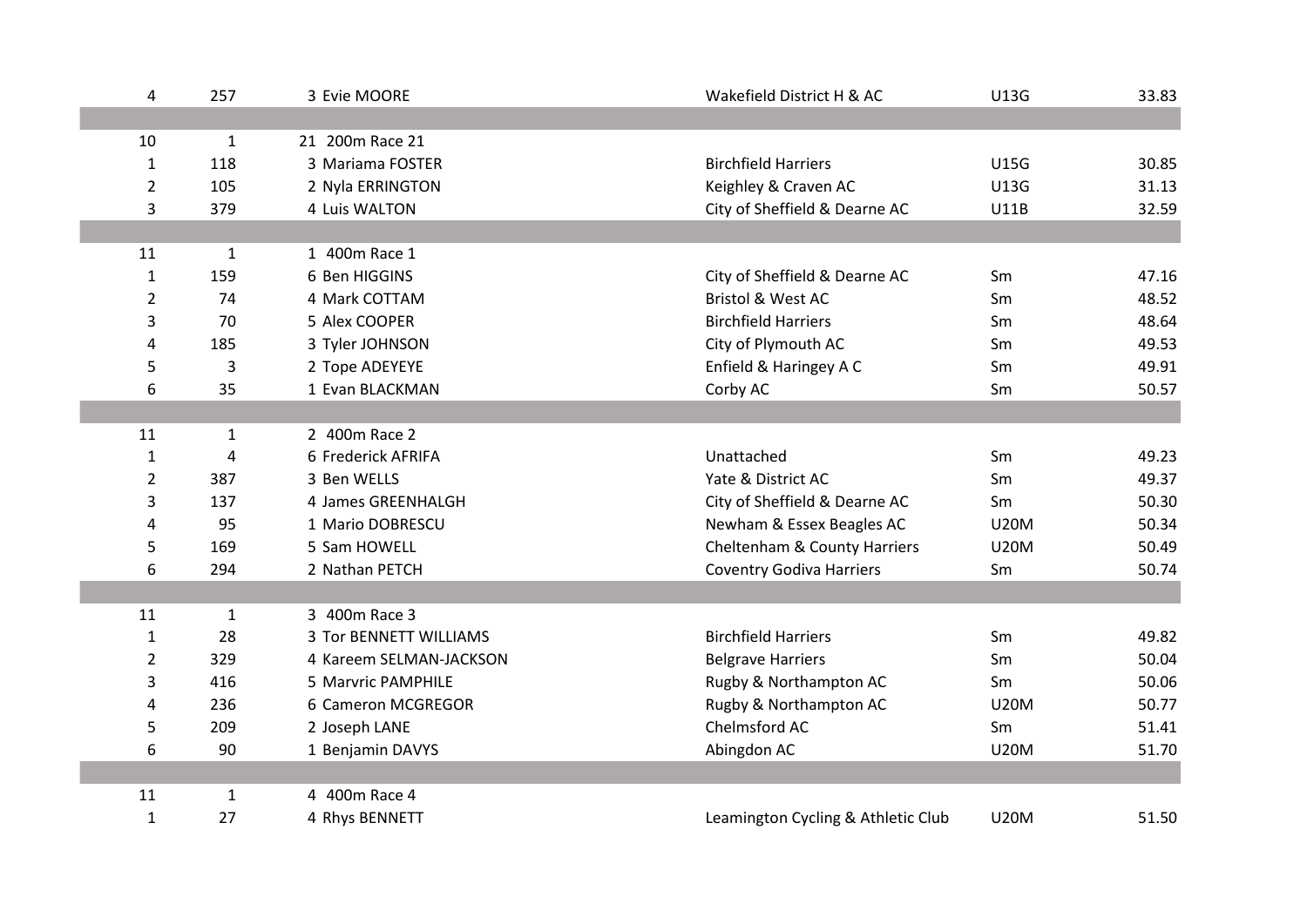| $\overline{2}$ | 217          | 5 Alexander LIONE     | Cambridge & Coleridge AC      | Sm          | 52.67    |
|----------------|--------------|-----------------------|-------------------------------|-------------|----------|
| 3              | 170          | 2 Jonathan HUGHES     | Leicester Coritanian AC       | Sm          | 53.10    |
| 4              | 396          | 3 Hannah WILLIAMS     | Herts Phoenix AC              | Sw          | 53.76    |
| 5              | 270          | 1 Alex NEWELL         | Rotherham Harriers & AC       | <b>U20M</b> | 54.15    |
|                |              |                       |                               |             |          |
| 11             | $\mathbf{1}$ | 5 400m Race 5         |                               |             |          |
| $\mathbf{1}$   | 288          | 6 Henry PARKER        | Rotherham Harriers & AC       | <b>U17M</b> | 51.75    |
| 2              | 133          | 4 Tom GRANTHAM        | City of Sheffield & Dearne AC | Sm          | 52.93    |
| 3              | 130          | 1 Carter GIDDY        | <b>Mansfield Harriers</b>     | <b>U17M</b> | 53.79    |
| 4              | 160          | 5 Amy HILLYARD        | <b>Birchfield Harriers</b>    | Sw          | 54.38    |
| 5              | 151          | 3 Natasha HARRISON    | Stockport Harriers & AC       | Sw          | 54.39    |
| 6              | 126          | 2 Michael GARDINER    | Cheltenham & County Harriers  | Sm          | 55.79    |
|                |              |                       |                               |             |          |
| 11             | $\mathbf{1}$ | 6 400m Race 6         |                               |             |          |
| $\mathbf{1}$   | 338          | 3 Isabelle SKELTON    | Corby AC                      | <b>U20W</b> | 55.62    |
| $\overline{2}$ | 79           | 4 Leon CREANEY        | <b>Northern Masters AC</b>    | Sm          | 56.15    |
| 3              | 406          | 6 Emma ALDERSON       | Liverpool Harriers & AC       |             | 56.60    |
| 4              | 337          | 1 Etty SISSON         | Charnwood A C                 | <b>U20W</b> | 56.65    |
| 5              | 226          | 5 Poppy MALIK         | Notts AC                      | <b>U20W</b> | 56.87    |
| 6              | 331          | 2 Imogen SHEPPARD     | Stratford Upon Avon AC        | Sw          | 59.22    |
|                |              |                       |                               |             |          |
| 11             | $\mathbf{1}$ | 7 400m Race 7         |                               |             |          |
| $\mathbf{1}$   | 36           | 2 Zachary BLAIR       | <b>Croydon Harriers</b>       | <b>U20M</b> | 55.57    |
| $\overline{2}$ | 351          | 1 Louis STIVAL        | Ashford AC                    | <b>U20M</b> | 55.88    |
| 3              | 228          | 4 Hermione MASON      | Sale Harriers Manchester      | <b>U20W</b> | 2:24.00  |
| 4              | 312          | 5 Hannah ROBERTS      | <b>Bracknell AC</b>           | Sw          | 1:00.09  |
| 5              | 173          | 6 Esther HULLEY       | Stockport Harriers & AC       | <b>U20W</b> | 1:00.58  |
| 6              | 47           | 3 Amelia BRIGGS-GOODE | Notts AC                      | <b>U20W</b> | 0.00     |
|                |              |                       |                               |             |          |
| 11             | $\mathbf{1}$ | 8 400m Race 8         |                               |             |          |
| $\mathbf{1}$   | 75           | 2 Tom COVERLEY        | Newark AC                     | <b>U17M</b> | 57.62    |
| $\overline{2}$ | 135          | 5 Bea GREEN           | <b>Ipswich Harriers</b>       | Sw          | 33:36.00 |
| 3              | 142          | 1 Erin GRIME          | Salford Harriers & AC         | <b>U20W</b> | 1:00.24  |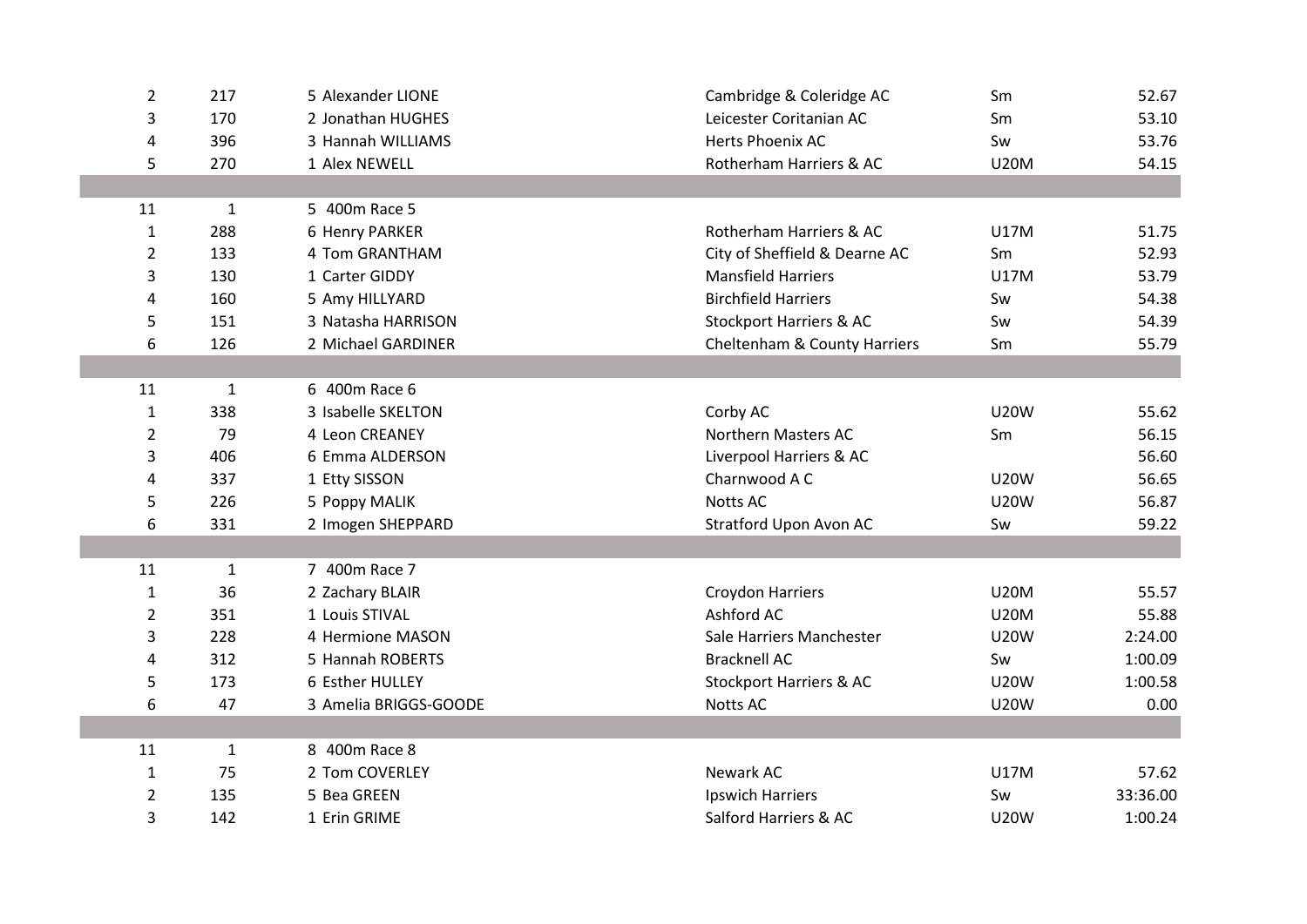| 4              | 208          | 3 Jessica LAKE      | <b>Mansfield Harriers</b>                    | Sw          | 1:00.58 |
|----------------|--------------|---------------------|----------------------------------------------|-------------|---------|
| 5              | 76           | 6 Charlie COY       | Blackburn                                    | Sw          | 1:00.79 |
| 6              | 238          | 4 Elizabeth MCMAHON | West Cheshire Athletic Club                  | Sw          | 0.00    |
|                |              |                     |                                              |             |         |
| 11             | $\mathbf{1}$ | 9 400m Race 9       |                                              |             |         |
| 1              | 106          | 2 Chelsea FAGAN     | <b>Notts AC</b>                              | <b>U17W</b> | 1:02.54 |
| $\overline{2}$ | 353          | 3 Molly SWINGLER    | <b>Eastbourne Rovers AC</b>                  | <b>U20W</b> | 1:02.93 |
| 3              | 205          | 4 Ela-Nur KOCACIK   | <b>Notts AC</b>                              | <b>U20W</b> | 0.00    |
|                |              |                     |                                              |             |         |
| 11             | $\mathbf{1}$ | 10 400m Race 10     |                                              |             |         |
| $\mathbf{1}$   | 400          | 1 Daniel WOOD       | <b>Birchfield Harriers</b>                   | <b>U17M</b> | 1:00.68 |
| $\overline{2}$ | 115          | 3 Paul FISHER       | North Shields Polytechnic Club               | Sm          | 1:01.38 |
| 3              | 224          | 2 Stuart LYNN       | North Shields Polytechnic Club               | Sm          | 1:03.12 |
| 4              | 345          | 4 Milly SOANES      | Dacorum Athletic Club                        | Sw          | 1:03.59 |
| 5              | 290          | 6 Charlie PEARCE    | <b>Beeston AC</b>                            | Sm          | 1:09.48 |
| 6              | 326          | 5 Kate SCOTT        | <b>Steel City Striders Rc</b>                | Sw          | 0.00    |
|                |              |                     |                                              |             |         |
| 12             | $\mathbf{1}$ | 1 800m Race 1       |                                              |             |         |
| $\mathbf{1}$   | 206          | 7 Sadam KOUMI       | <b>Birchfield Harriers</b>                   | Sm          | 1:55.35 |
| $\overline{2}$ | 343          | 4 Ben SMITH         | <b>Mansfield Harriers</b>                    | <b>U20M</b> | 1:56.35 |
| 3              | 263          | 2 Matthew MUSTARD   | University of Sheffield Union of Students Sm |             | 1:57.28 |
| 4              | 219          | 5 Pyers LOCKWOOD    | Lewes AC                                     | Sm          | 2:00.54 |
| 5              | 60           | 3 Max CARTER        | University of Sheffield Union of Students Sm |             | 2:01.43 |
| 6              | 191          | 1 Wais KAIRE        | Leicester Coritanian AC                      | Sm          | 2:02.43 |
| 7              | 210          | 6 James LATTANZIO   | <b>Belgrave Harriers</b>                     | Sm          | 0.00    |
|                |              | 8                   |                                              |             |         |
|                |              |                     |                                              |             |         |
| 12             | $\mathbf{1}$ | 2 800m Race 2       |                                              |             |         |
| $\mathbf{1}$   | 176          | 5 Keith HUTCHINSON  | <b>Hartlepool Burn Road Harriers</b>         | Sm          | 2:03.47 |
| 2              | 85           | 6 Tyler DAU         | University of The West of England ACcc Sm    |             | 2:05.24 |
| 3              | 183          | 4 Ashley JEFFERY    | University of Sheffield Union of Students Sm |             | 2:07.42 |
| 4              | 168          | 3 Louis HOW         | City of York AC                              | <b>U17M</b> | 2:08.43 |
| 5              | 39           | 2 Will BOND         | University of Nottingham AC                  | <b>U20M</b> | 2:09.73 |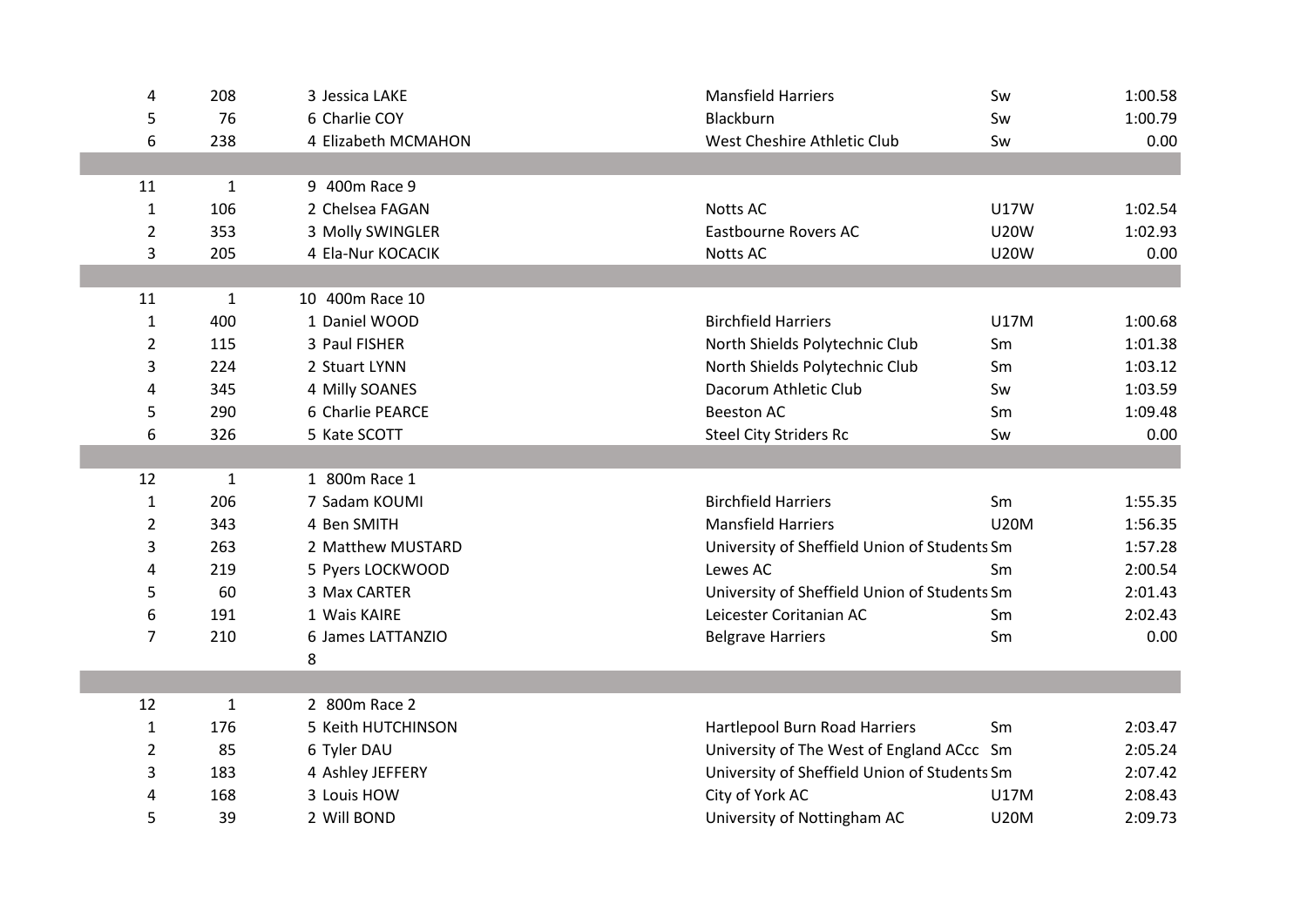| 6              | 365          | 7 Darren TOWART         | Tynedale Harriers & AC                       | Sm          | 0.00    |
|----------------|--------------|-------------------------|----------------------------------------------|-------------|---------|
|                |              |                         |                                              |             |         |
| 12             | $\mathbf{1}$ | 3 800m Race 3           |                                              |             |         |
| $\mathbf{1}$   | 25           | 1 Adam BAYLEY           | Rushcliffe AC                                | <b>U20M</b> | 2:04.31 |
| $\overline{2}$ | 254          | 2 Matt MOON             | Worcester AC                                 | Sm          | 2:07.56 |
| 3              | 6            | 5 Connor ANDERSON       | Doncaster Athletic Club                      | Sm          | 2:09.83 |
| 4              | 334          | 4 Tilly SIMPSON         | City of Sheffield & Dearne AC                | Sw          | 2:12.25 |
| 5              | 362          | 6 Alexandros TOHOVITIS  | <b>Worksop Harriers</b>                      | <b>U17M</b> | 2:14.77 |
| 6              | 357          | 3 Annie TESTAR          | <b>Stroud &amp; District AC</b>              | Sw          | 0.00    |
|                |              |                         |                                              |             |         |
| 12             | 1            | 4 800m Race 4           |                                              |             |         |
| $\mathbf{1}$   | 99           | 4 Zoe DOYLE             | Wycombe Phoenix Harriers & AC                | Sw          | 2:18.41 |
| $\overline{2}$ | 368          | 2 Jed TURNER            | Sheffield Rc                                 | Sm          | 2:20.18 |
| 3              | 81           | 3 Tania-Cyrena CYRUS    | Enfield & Haringey A C                       | Sw          | 2:21.05 |
| 4              | 180          | 1 Chris IRELAND         | Sheffield Rc                                 | Sm          | 2:23.69 |
| 5              | 63           | 6 Jason CATTERALL       | Durham City Harriers & AC                    | Sm          | 2:25.64 |
| 6              | 302          | 5 Kevin PYE             | <b>Midland Masters AC</b>                    | Sm          | 0.00    |
|                |              |                         |                                              |             |         |
| 12             | $\mathbf{1}$ | 5 800m Race 1           |                                              |             |         |
| $\mathbf{1}$   | 177          | <b>4 Eve HUTCHINSON</b> | University of Sheffield Union of Students Sw |             | 2:18.30 |
| $\overline{2}$ | 148          | 2 Beth HAMILTON         | <b>Mansfield Harriers</b>                    | <b>U17W</b> | 2:19.21 |
| 3              | 171          | 6 Emily HUGHES          | Manchester Harriers & AC                     | Sw          | 2:22.81 |
| 4              | 386          | 1 Tessa WEAVERS         | <b>Reading AC</b>                            | <b>U20W</b> | 2:26.00 |
| 5              | 129          | 3 Maddie GEORGE         | <b>Marlborough Athletics</b>                 | Sw          | 2:29.05 |
| 6              | 15           | 5 Samantha BAKER-JONES  | Harrogate Harriers & AC                      | Sw          | 0.00    |
|                |              |                         |                                              |             |         |
| 12             | 1            | 6 800m Race 6           |                                              |             |         |
| $\mathbf{1}$   | 77           | 3 George CRAGGS         | Hartlepool Burn Road Harriers                | <b>U15B</b> | 2:14.27 |
| $\overline{2}$ | 21           | 4 Eva BARTON            | West Suffolk AC                              | <b>U15G</b> | 2:22.93 |
| 3              | 30           | 5 Katie BETTS           | Scunthorpe Harriers Athletic Club            | <b>U15G</b> | 2:34.55 |
| 4              | 163          | 6 Daisy HOLLISTER       | <b>Helm Hill Runners</b>                     | Sw          | 2:48.01 |
| 5              | 326          | 1 Kate SCOTT            | <b>Steel City Striders Rc</b>                | Sw          | 2:52.36 |
| 6              | 97           | 2 Hannah DODDS          | University of Nottingham AC                  | Sw          | 0.00    |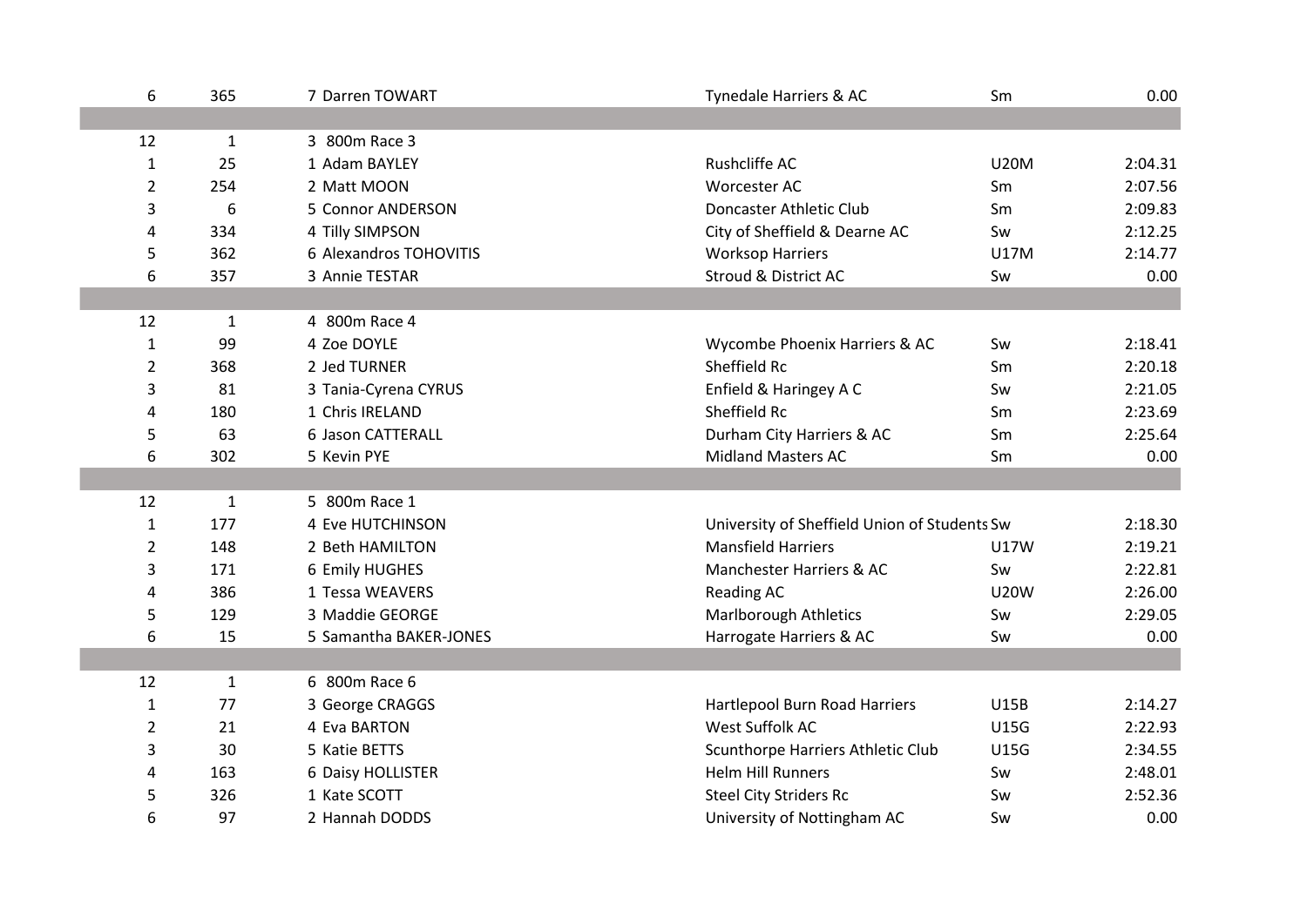| 12 |     | 7 800m Race 7        |                                   |             |         |
|----|-----|----------------------|-----------------------------------|-------------|---------|
|    | 382 | 1 Neve WATSON        | Hartlepool Athletics Club         | U13G        | 2:30.08 |
|    | 245 | 2 Taylor Jett MILLER | Chester Le Street & Dist AC       | <b>U13G</b> | 2:32.72 |
| 3  |     | 4 Amelia ARBON       | <b>Mansfield Harriers</b>         | <b>U15G</b> | 2:36.67 |
| 4  | 248 | 3 Millie MOAT        | Gosforth Harriers & AC            | <b>U15G</b> | 2:48.49 |
|    | 31  | 6 Jessica BETTS      | Scunthorpe Harriers Athletic Club | <b>U13G</b> | 2:49.81 |
| 6  | 84  | 7 Amy DALOWSKY       | Doncaster Athletic Club           | <b>U15G</b> | 3:04.13 |
|    | 257 | 5 Evie MOORE         | Wakefield District H & AC         | U13G        | 3:15.11 |
|    |     |                      |                                   |             |         |



Event Long Jump

Pool 5.5m pool

|     | nber Position | <b>Name</b>           |
|-----|---------------|-----------------------|
| 184 |               | 2 Jj Jegede           |
| 52  |               | 1 Jake Burkey         |
| 59  |               | 3 Evan Campbell       |
| 350 |               | 4 Owen Sproston       |
| 282 |               | 6 Molly Palmer        |
| 367 |               | 7 Liisa-Maria Truupol |
| 216 |               | 8 Alice Linaker       |
| 247 |               | 5 Mitchell Jordan     |
| 189 |               | 9 Hannah Jones        |

| Event           |  | Long Jump             |
|-----------------|--|-----------------------|
| Pool            |  | Below 5.50m           |
| Number Position |  | Forename Surname      |
| 128             |  | 6 Grace Gentry        |
| 314             |  | 5 Stephanie Robertson |
| 22              |  | 2 Michael Bates       |
| 260             |  | 1 Ben Morton          |
| 75              |  | 4 Tom Coverley        |
|                 |  |                       |

| <b>THAT COOPER TRITIC CITY</b>    | ◡⊥◡◡        | 2.90.00 |
|-----------------------------------|-------------|---------|
| Chester Le Street & Dist AC       | U13G        | 2:32.72 |
| <b>Mansfield Harriers</b>         | <b>U15G</b> | 2:36.67 |
| Gosforth Harriers & AC            | <b>U15G</b> | 2:48.49 |
| Scunthorpe Harriers Athletic Club | U13G        | 2:49.81 |
| Doncaster Athletic Club           | <b>U15G</b> | 3:04.13 |
| Wakefield District H & AC         | U13G        | 3:15.11 |
|                                   |             |         |

| number | <b>Position</b> | <b>Name</b>            | Club                                      | Age         | Result |
|--------|-----------------|------------------------|-------------------------------------------|-------------|--------|
| 184    |                 | 2 Jj Jegede            | Unattached                                | SM          | 6.70   |
| 52     |                 | 1 Jake Burkey          | University of Birmingham AC and Cross CSM |             | 7.17   |
| 59     |                 | 3 Evan Campbell        | <b>Shaftesbury Barnet Harriers</b>        | <b>SM</b>   | 6.49   |
| 350    |                 | 4 Owen Sproston        | City of Stoke AC                          | <b>U20M</b> | 5.90   |
| 282    |                 | 6 Molly Palmer         | Charnwood A C                             | <b>U20W</b> | 5.81   |
| 367    |                 | 7 Liisa-Maria Truupold | Unattached                                | <b>SW</b>   | 5.55   |
| 216    |                 | 8 Alice Linaker        | City of York AC                           | <b>SW</b>   | 5.53   |
| 247    |                 | 5 Mitchell Jordan      | Sutton in Ashfield Harriers & AC          | <b>SM</b>   | 5.82   |
| 189    |                 | 9 Hannah Jones         | Windsor Slough Eton & Hounslow AC         | <b>SW</b>   | 5.42   |

| Number | <b>Position</b> | Forename Surname      | Club                           | Age Group and Best Atten |      |
|--------|-----------------|-----------------------|--------------------------------|--------------------------|------|
| 128    |                 | 6 Grace Gentry        | The HAWCS                      | <b>SW</b>                | 4.97 |
| 314    |                 | 5 Stephanie Robertson | Southport Waterloo AC          | <b>SW</b>                | 5.08 |
| 22     |                 | 2 Michael Bates       | Doncaster Athletic Club        | <b>SM</b>                | 5.22 |
| 260    |                 | 1 Ben Morton          | Hallamshire Harriers Sheffield | U17M                     | 5.43 |
| 75     |                 | 4 Tom Coverley        | Newark AC                      | U17M                     | 5.09 |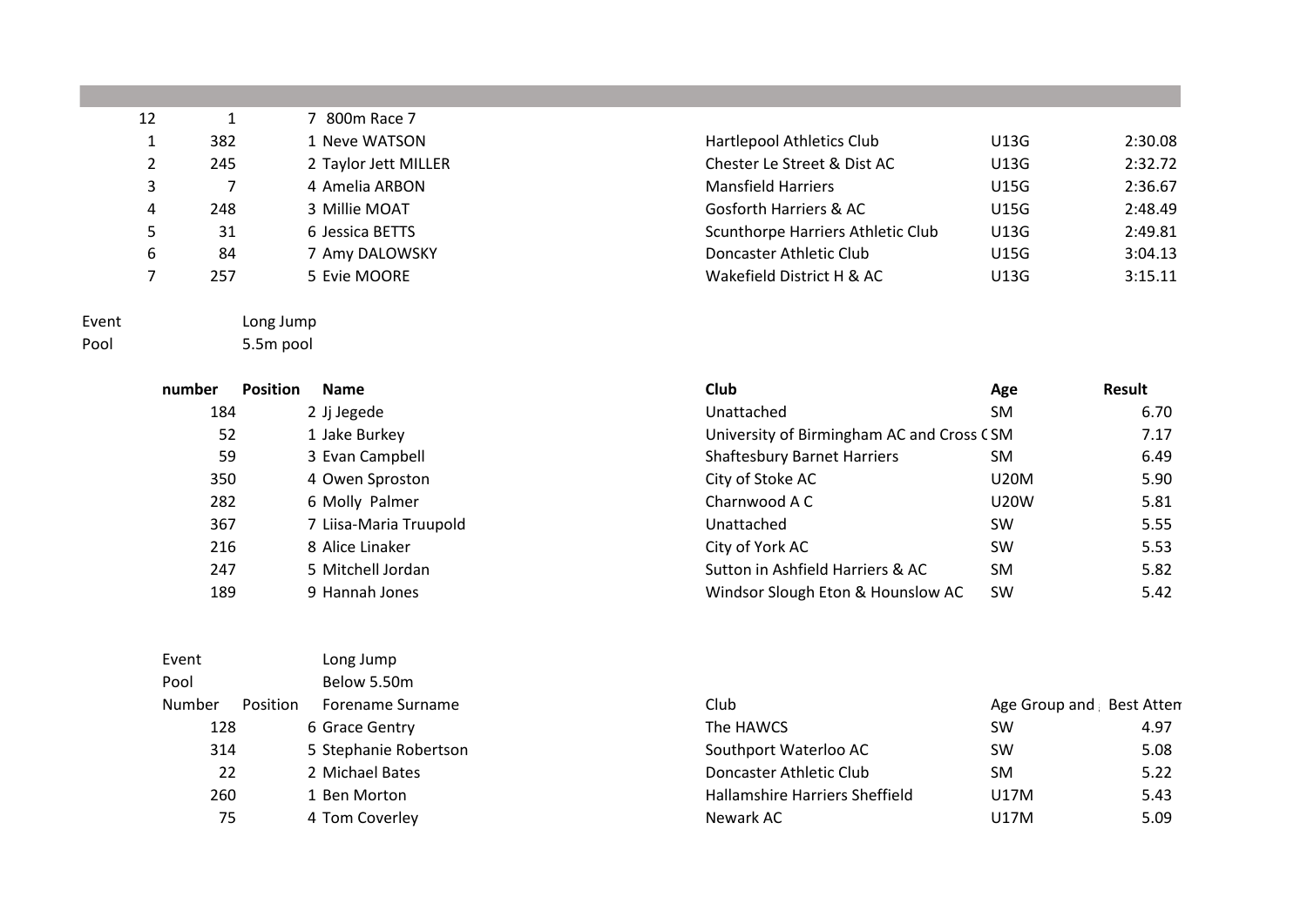| 15  | 7 Samantha Baker-Jones | Harrogate Harriers & Ac    | <b>SW</b> | 4.75 |
|-----|------------------------|----------------------------|-----------|------|
| 211 | 8 Rebecca Leach        | <b>Birchfield Harriers</b> | U17W      | 4.57 |
| 156 | 9 Georgia Hewitt       | <b>Birchfield Harriers</b> | U17W      | 4.53 |
| 132 | 11 Thomas Gleave       | Retford AC                 | U17M      | 4.05 |
| 359 | 10 Haven Thomas        | <b>Birshfield Harriers</b> | U13G      | 4.10 |
| 229 | 3 Rudi May             | City of Sheffield          | U17M      | 5.16 |

| Event  |          | Long Jump          |                           |                          |      |
|--------|----------|--------------------|---------------------------|--------------------------|------|
| Pool   |          | Below 3.9          |                           |                          |      |
| Number | Position | Forename Surname   | Club                      | Age Group and Best Atten |      |
| 136    |          | 4 Nieve Greenan    | Hartlepool Athletics Club | U13G                     | 3.74 |
| 203    |          | 3 Abigail Kingston | Leeds City Athletic Club  | U13G                     | 3.95 |
| 332    |          | 5 Cameron Shivas   | Newark AC                 | <b>U15B</b>              | 3.56 |
| 333    |          | 6 Reuben Shivas    | Newark AC                 | U13B                     | 3.35 |
| 17     |          | 8 Phoebe Ball      | <b>Retford AC</b>         | <b>U11G</b>              | 2.94 |
| 227    |          | 10 Xena Marshall   | <b>Retford AC</b>         | <b>U11G</b>              | 1.47 |
| 14     |          | 7 Charlotte Baker  | Hartlepool Athletics Club | <b>U15G</b>              | 3.22 |
| 20     |          | 9 Marnie Bartlett  | Leeds City Athletic Club  | U13G                     | 2.73 |
| 155    |          | 2 Lauren Hewitt    | Leigh harriers            | U13G                     | 4.03 |
| 154    |          | 1 Amy Hewitt       | Leigh harriers            | U15G                     | 4.50 |

| Event           |  | Pole Vault         |
|-----------------|--|--------------------|
| Pool            |  | 4m pool 1330       |
| number Position |  | Name               |
| 243             |  | 3 Luca Michalowski |
| 26              |  | 2 Thomas Benfield  |
| 229             |  | 4 Rudi May         |
| 101             |  | 5 Elizabeth Edden  |
| 404             |  | 1 Will Lane        |
|                 |  |                    |

Event Pole Vault

number Position Name Club Age Result 20M Charnwood A C Charnwood A C U20M 3.90 26 2 Thomas Benfield **Burton AC** Burton AC SM 3 A.00 City Of Sheffield And Dearne Ac U17M 3.80 5 Elizabeth Edden Birchfield SW 3.50 City Of Sheffield And Dearne Ac U20M 4.50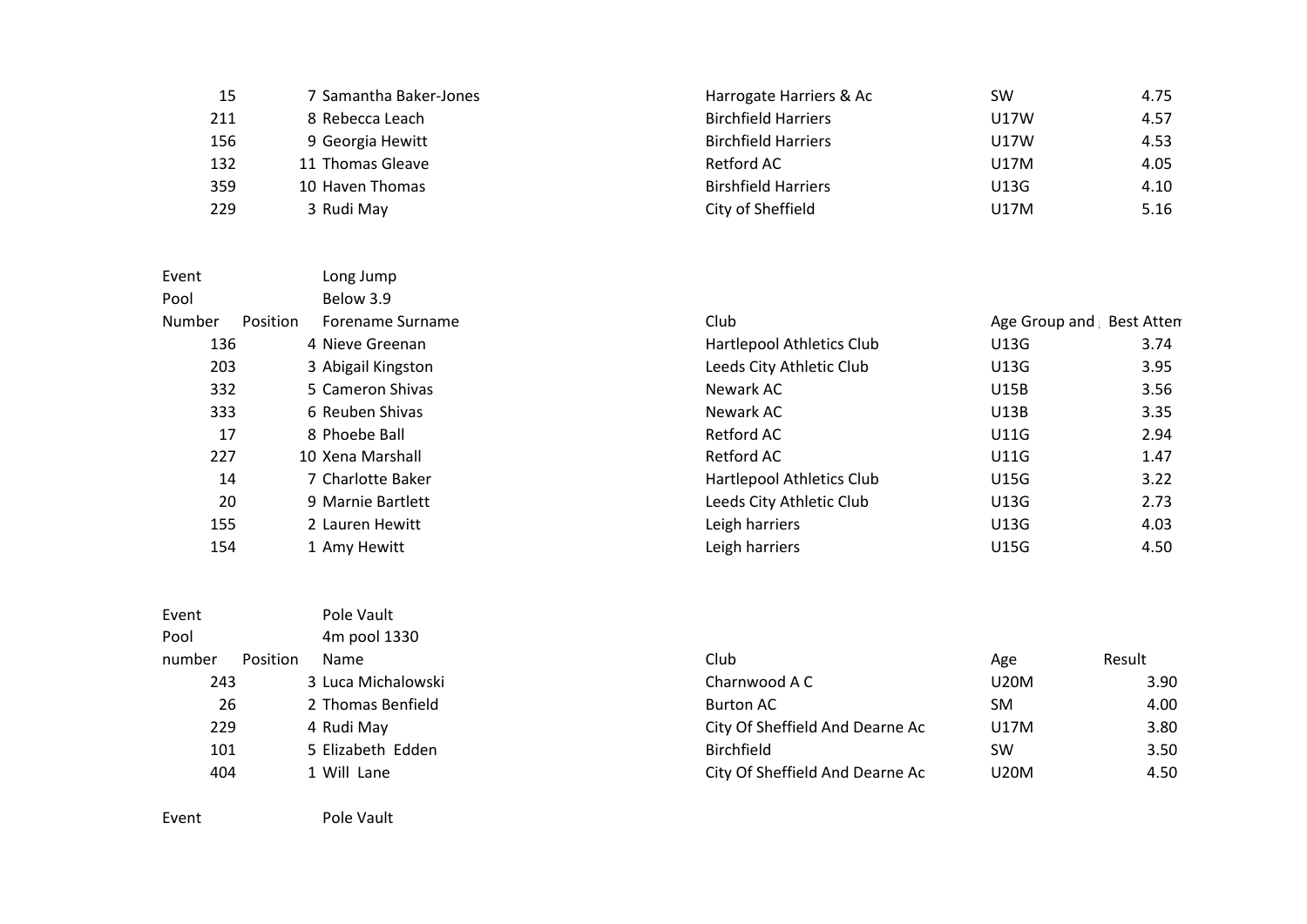| Pool   | 3m pool            |                                              |             |        |
|--------|--------------------|----------------------------------------------|-------------|--------|
| 244    | 1 Zack Michalowski | Charnwood A C                                | <b>U20M</b> | 3.60   |
| 296    | 2 Ben Pitts        | Amber Valley and Erewash Athletic Club U20M  |             | 3.50   |
| 325    | 4 Amy Scott        | City of Sheffield and Dearne AC              | <b>U17W</b> | 3.00   |
| 107    | 3 Bethany Falconer | Chesterfield & District AC                   | <b>U20W</b> | 3.10   |
| Event  | Pole Vault         |                                              |             |        |
| Pool   | 1.6m pool 1500     |                                              |             |        |
| 253    | 4 Hannah Moody     | Chesterfield & District AC                   | <b>U20W</b> | 2.80   |
| 391    | 1 Adrian White     | Lincoln Wellington Athletic Club             | <b>SM</b>   | 3.10   |
| 214    | 3 Allan Leiper     | Aldershot Farnham & District                 | SM          | 2.80   |
| 16     | 2 Alexander Balfe  | Lincoln Wellington Athletic Club             | SM          | 2.95   |
| 145    | 5 Lottie Hall      | Chesterfield & District AC                   | <b>U17W</b> | 2.65   |
| 120    | 9 Hayley Fox       | Lincoln Wellington Athletic Club             | SW          | 2.05   |
| 182    | 7 Grace James      | City Of Sheffield And Dearne Ac              | <b>U15G</b> | 2.20   |
| 181    | 6 Olwen Isherwood  | Hallamshire Harriers Sheffield               | U13G        | 2.20   |
| 212    | 10 Catriona Lee    | Lincoln Wellington Athletic Club             | <b>U20W</b> | 1.60   |
| 413    | 8 Crystal Cutts    | City Of Sheffield And Dearne Ac              | U13G        | 2.05   |
| Event  | <b>Shot Putt</b>   |                                              |             |        |
| Pool   | $\mathbf{1}$       |                                              |             |        |
| number | Position<br>Name   | Club                                         | Age         | Result |
| 207    | 6 Ella Kynoch      | City of Sheffield and Dearne AC              | U20W_SP     | 9.27   |
| 214    | 1 Allan Leiper     | Aldershot Farnham & District                 | SM_SP       | 14.42  |
| 293    | 2 Greg Pell        | Scunthorpe & District AC                     | SM_SP       | 11.94  |
| 401    | 4 Jamie Worman     | University of Birmingham AC and Cross CSM_SP |             | 11.26  |
| 350    | 3 Owen Sproston    | City of Stoke AC                             | U20M SP     | 11.70  |
| 41     | 5 Lewis Botterill  | <b>Burton AC</b>                             | SM SP       | 10.67  |

7 Alex Bostwick Wakefield U20M\_SP 9.23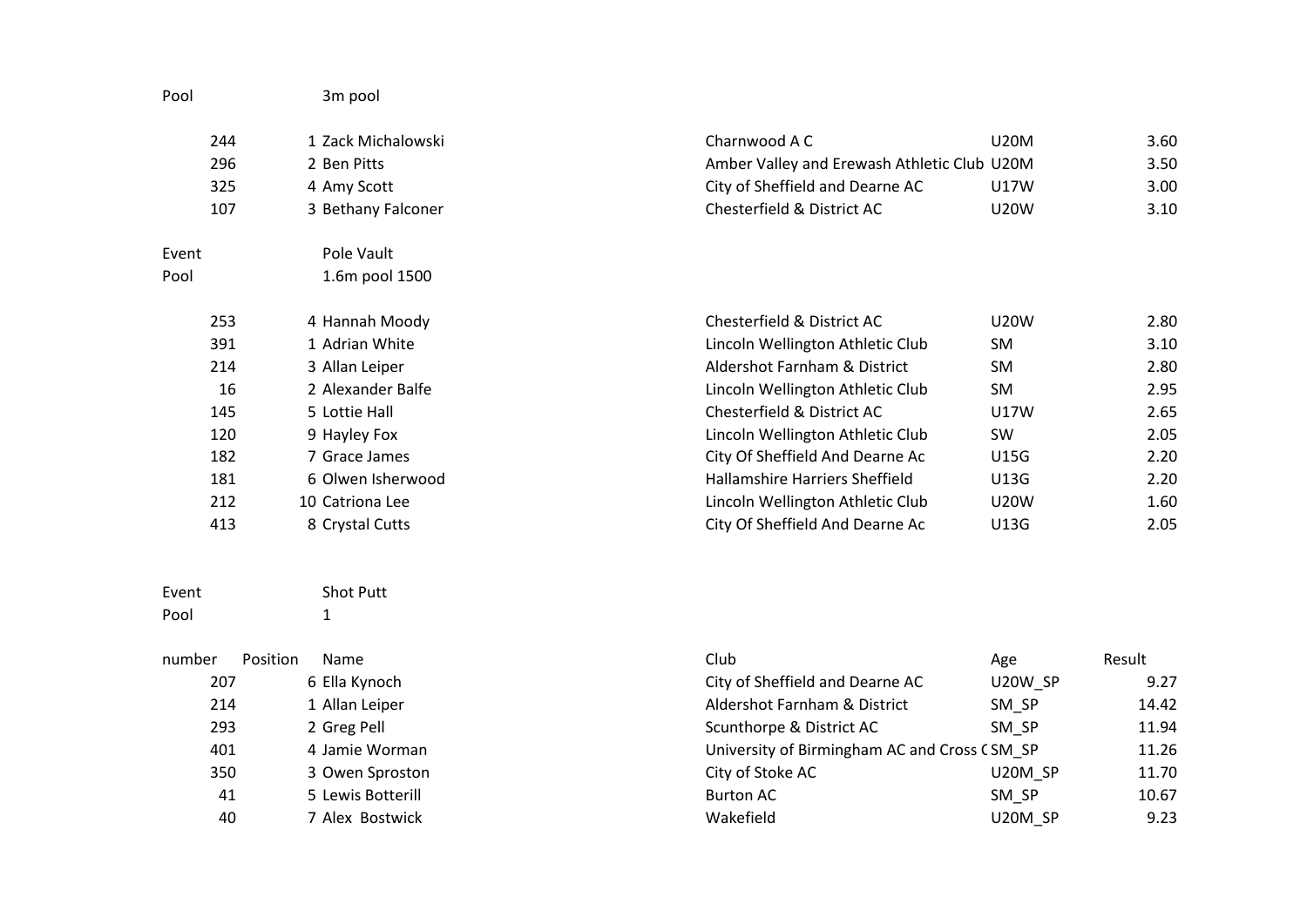| Event  |          | <b>Shot Putt</b>        |                                       | Start time               |       |  |
|--------|----------|-------------------------|---------------------------------------|--------------------------|-------|--|
| Pool   |          | 2                       |                                       |                          |       |  |
| Number | Position | <b>Forename Surname</b> | Club                                  | Age Group and Best Attem |       |  |
| 23     |          | 3 William Baxter        | Doncaster Athletic Club               | SM_SP                    | 10.39 |  |
| 311    |          | 4 Caitlin Rimmer        | City Of Sheffield And Dearne Ac       | SW_SP                    | 9.91  |  |
| 215    |          | 6 Alan Lewis            | <b>Notts AC</b>                       | SM_SP                    | 8.72  |  |
| 116    |          | 9 Millie Forrest        | Wigan & District H & AC               | SW_SP                    | 8.08  |  |
| 131    |          | 8 James Gillespie       | <b>Eastern Masters AC</b>             | SM_SP                    | 8.31  |  |
| 374    |          | 5 Panteleimon Vidalis   | City of Sheffield and Dearne AC       | SM_SP                    | 9.71  |  |
| 261    |          | 7 Toby Morton           | <b>Hallamshire Harriers Sheffield</b> | U17M_SP                  | 8.32  |  |
| 232    |          | 10 Anna McArdle         | Rothwell Harriers & AC                | U20W_SP                  | 7.04  |  |
| 258    |          | 1 Craig Moncur          | Unattached                            | SM_SP                    | 12.02 |  |
| 323    |          | 11 Ailsa Sayles         | Rothwell Harriers & AC                | U17W SP                  | 5.79  |  |
| 303    |          | 2 Emily Race            | <b>Worksop Harriers</b>               | SW_SP                    | 11.25 |  |
| Event  |          | <b>Shot Putt</b>        |                                       | Start time               |       |  |
| Pool   |          | 3                       |                                       |                          |       |  |
| Number | Position | Forename Surname        | Club                                  | Age Group and Best Attem |       |  |
| 372    |          | 1 Alice Tyrer           | Skyrac Athletic Club                  | U15G_SP                  | 10.60 |  |
| 154    |          | 3 Amy Hewitt            | Leigh Harriers & AC                   | U15G_SP                  | 8.76  |  |
| 203    |          | 5 Abigail Kingston      | Leeds City Athletic Club              | U15G_SP                  | 8.05  |  |
| 155    |          | 6 Lauren Hewitt         | Leigh Harriers & AC                   | U13G_SP                  | 7.74  |  |
| 181    |          | 4 Olwen Isherwood       | <b>Hallamshire Harriers Sheffield</b> | U13G_SP                  | 8.25  |  |
| 363    |          | 7 Angelo Tohovitis      | <b>Retford AC</b>                     | U15B_SP                  | 6.57  |  |
| 202    |          | 8 Rebecca Kingston      | Leeds City Athletic Club              | U13G_SP                  | 6.47  |  |
| 346    |          | 9 Tabitha Speight       | City of York AC                       | U15G_SP                  | 6.31  |  |
| 410    |          | 2 Peter Hewkin          | Worksop                               | SM                       | 8.98  |  |